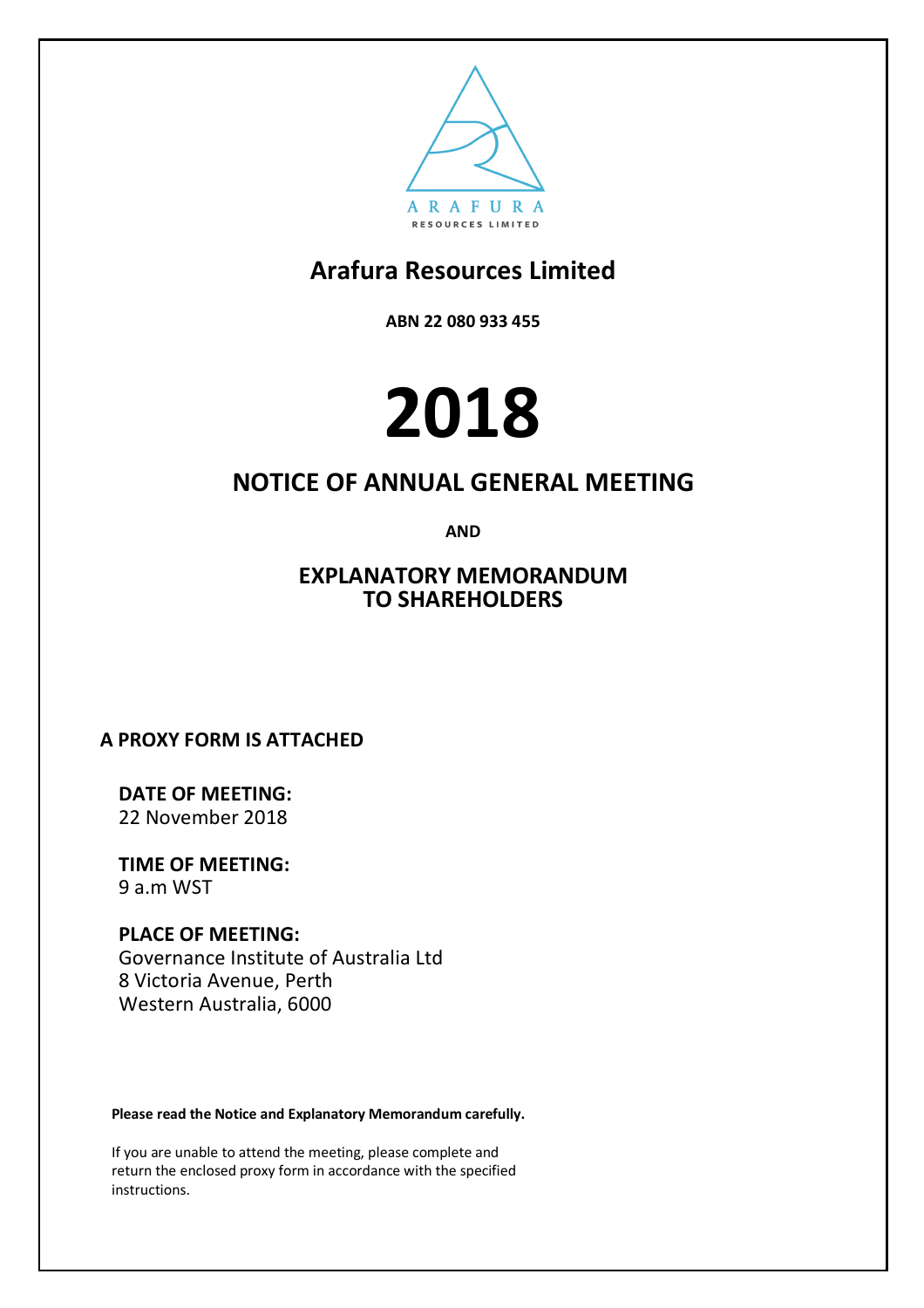**ABN 22 080 933 455**

### **Notice of Meeting**

Notice is given that the 2018 Annual General Meeting of the Company will be held at the **Governance Institute of Australia Ltd, 8 Victoria Avenue**, **Perth, Western Australia**, **6000,** on 22 November 2018 at 9 a.m. WST.

### **Agenda**

### **Ordinary Business**

An Explanatory Memorandum containing information in relation to each of the following resolutions accompanies the Notice of Annual General Meeting.

### **Annual Report**

To receive and consider the consolidated financial statements of the Company and its controlled entities for the year ended 30 June 2018 and the reports of the Directors and auditors for the financial year ended 30 June 2018.

### **Resolution 1 – Remuneration Report**

To consider, and if thought fit, to pass the following as an ordinary resolution:

*"That for the purposes of section 250R(2) of the Corporations Act and for all other purposes, the Remuneration Report for the year ended 30 June 2018 be adopted."*

Note: The vote on this Resolution is advisory only and does not bind the Directors or the Company.

#### **Voting Exclusion Statement**

To the extent required by section 250R of the Corporations Act, votes must not be cast (in any capacity) on Resolution 1 by, or on behalf of:

- (a) a member of the Key Management Personnel whose remuneration details are included in the Remuneration Report; or
- (b) a Closely Related Party of such a member.

However a person described above (the 'voter') may cast a vote on Resolution 1 as a Proxy if the vote is not cast on behalf of a person described in paragraph (a) or (b) above and either:

- (a) the voter is appointed as a Proxy by writing that specifies the way the Proxy is to vote on the resolution; or
- (b) the voter is the chair of the meeting and the appointment of the chair as Proxy:
	- (1) does not specify the way the Proxy is to vote on the resolution; and
	- (2) expressly authorises the chair to exercise the proxy even if the resolution is connected directly or indirectly with the remuneration of a member of the Key Management Personnel for the Company.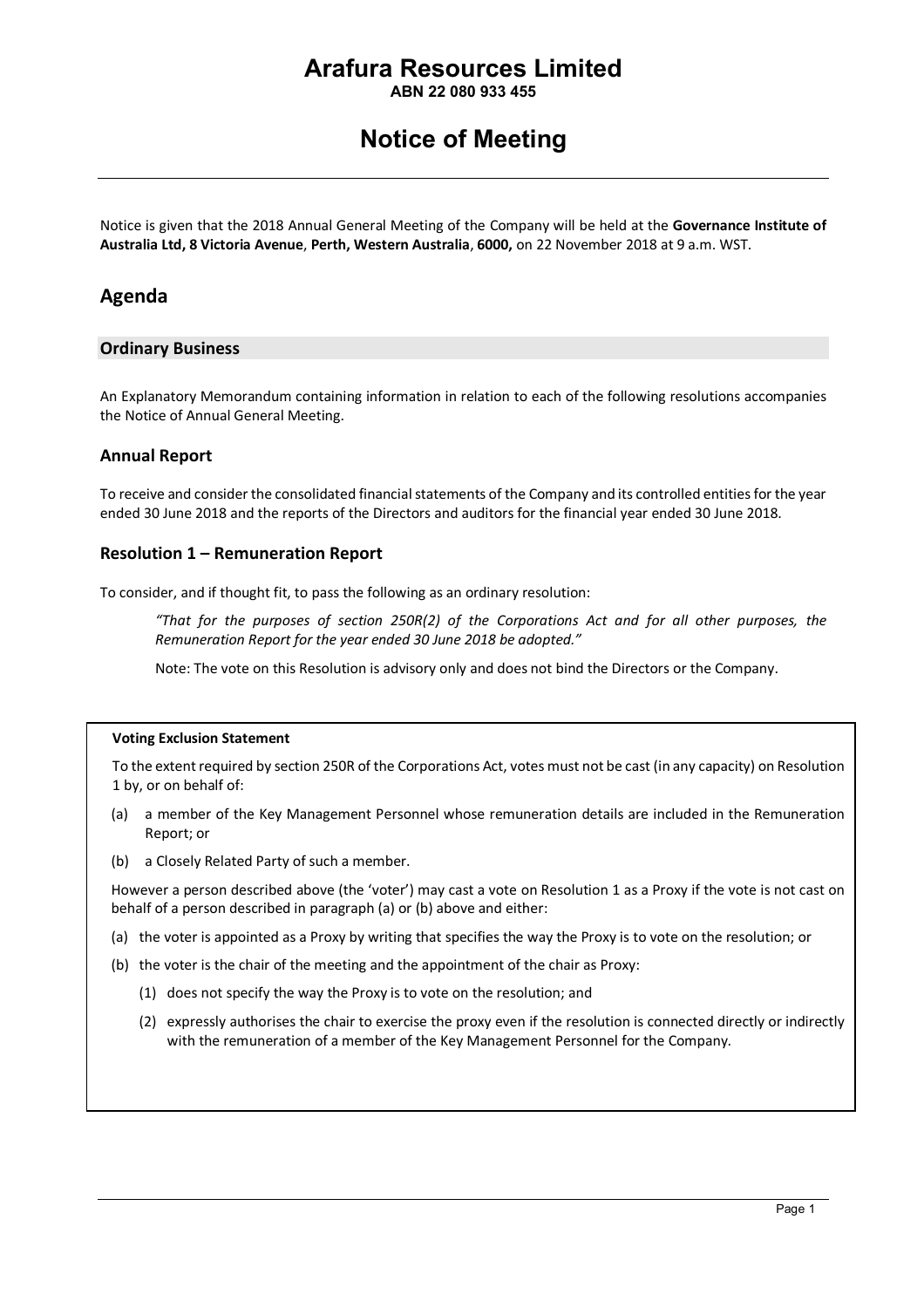**ABN 22 080 933 455**

### **Notice of Meeting**

### **Resolution 2 – Re-election of Quangsheng Zhang as Director**

To consider, and if thought fit, to pass the following resolution as an ordinary resolution:

*"That Quangsheng Zhang, being a Director of the Company who retires by rotation under rule 7.1(d) of the Company's Constitution, and being an eligible person, is re-elected as a Director of the Company with effect from the close of the Meeting."*

### **Resolution 3 – Re-election of Terry Grose as Director**

To consider, and if thought fit, to pass the following resolution as an ordinary resolution:

*"That Terry Grose, being a Director of the Company who retires by rotation under rule 7.1(d) of the Company's Constitution, and being an eligible person, is re-elected as a Director of the Company with effect from the close of the Meeting."*

### **Resolution 4 – Election of Mark Southey as Director**

To consider, and if thought fit, to pass the following resolution as an ordinary resolution:

*"That Mark Southey, who was appointed by the Directors as an additional director during the year (and who holds office only until the conclusion of the AGM in accordance with rule 7.1(c) of the Company's Constitution), being an eligible person, is elected as a Director of the Company with effect from the close of this meeting."*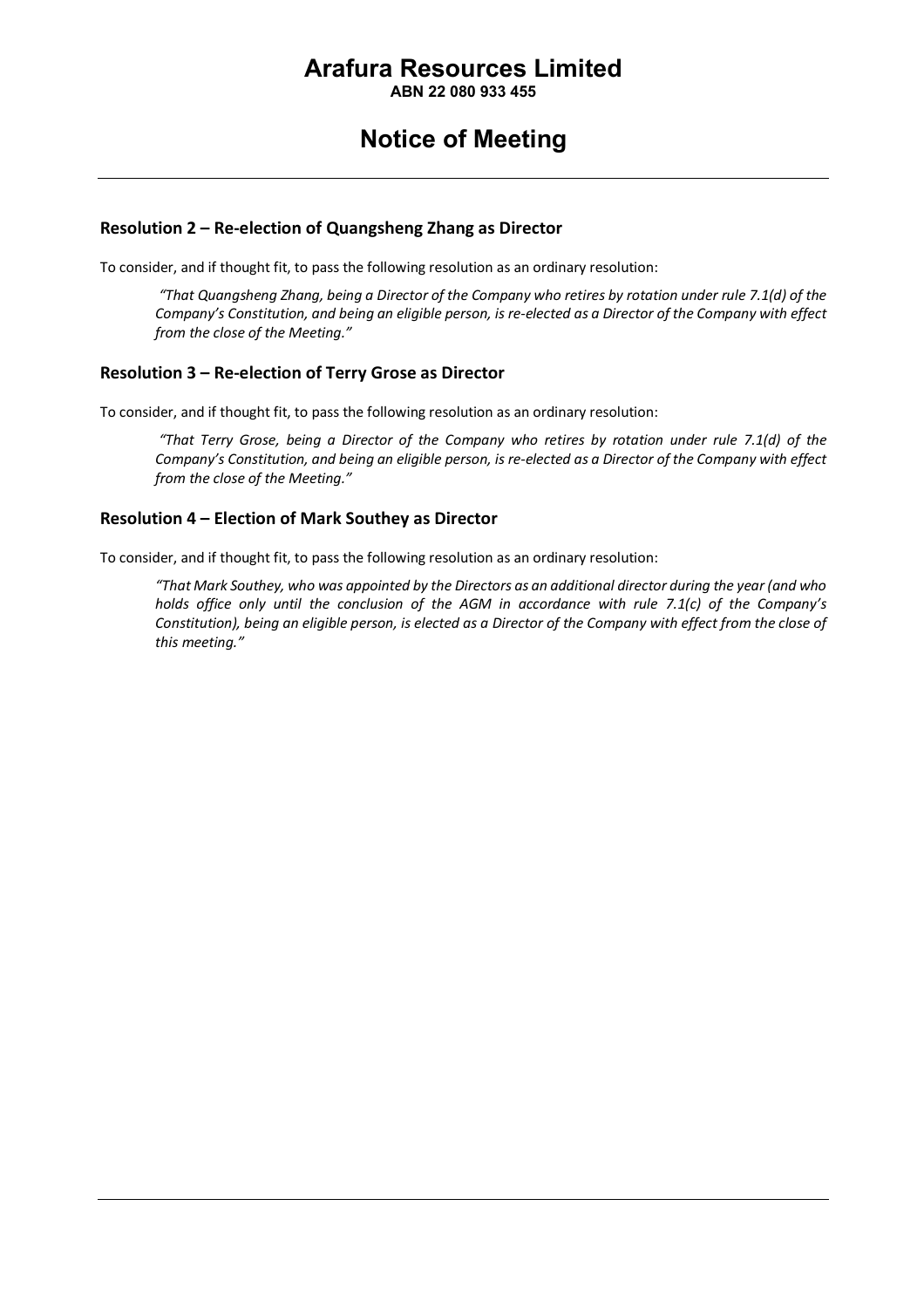**ABN 22 080 933 455**

### **Notice of Meeting**

### **Resolution 5 – Issue of Options to Gavin Lockyer**

To consider, and if thought fit, to pass the following resolution as an ordinary resolution:

*"That, for the purpose of ASX Listing Rule 10.14, and section 208(1) of the Corporations Act, and for all other purposes, approval is given to issue 4,750,000 Options to the Managing Director of the Company, Mr Gavin Lockyer, or his nominee under the 2017 Option Plan, as described in the Explanatory Memorandum".*

#### **Voting Exclusion Statement**

The Company will disregard any votes cast in favour of Resolution 5 by or on behalf of any Director (or their nominee) of the Company who is eligible to participate in the 2017 Option Plan and any associate of such a Director.

However the Company need not disregard a vote if:

- (a) It is cast by a person as a proxy who is entitled to vote, in accordance with the directors on the proxy form; or
- (b) It is cast by the person chairing the meeting as proxy for a person who is entitled to vote, in accordance with a direction on the proxy form to vote as the proxy decides.

A vote on this Resolution 5 must not be cast (in any capacity) by or on behalf of Mr Gavin Lockyer or his associates except where it is cast by a person as a proxy appointed in writing that specifies how the proxy is to vote on the proposed resolution and it is not cast on behalf of Mr Gavin Lockyer or his associates.

### **Resolution 6 – Issue of Performance Rights to Gavin Lockyer**

To consider, and if thought fit, to pass the following resolution as an ordinary resolution:

*"That, for the purpose of ASX Listing Rule 10.14, and section 208(1) of the Corporations Act, and for all other purposes, approval is given to issue 3,000,000 Performance Rights to the Managing Director of the Company, Mr Gavin Lockyer, or his nominee under the Performance Rights Plan, as described in the Explanatory Memorandum".*

#### **Voting Exclusion Statement**

The Company will disregard any votes cast in favour of Resolution 6 by or on behalf of any Director (or their nominee) of the Company who is eligible to participate in the Performance Rights Plan and any associate of such Director.

However the Company need not disregard a vote if:

- (a) It is cast by a person as a proxy who is entitled to vote, in accordance with the directors on the proxy form; or
- (b) It is cast by the person chairing the meeting as proxy for a person who is entitled to vote, in accordance with a direction on the proxy form to vote as the proxy decides.

A vote on this Resolution 6 must not be cast (in any capacity) by or on behalf of Mr Gavin Lockyer or his associates except where it is cast by a person as a proxy appointed in writing that specifies how the proxy is to vote on the proposed resolution and it is not cast on behalf of Mr Gavin Lockyer or his associates.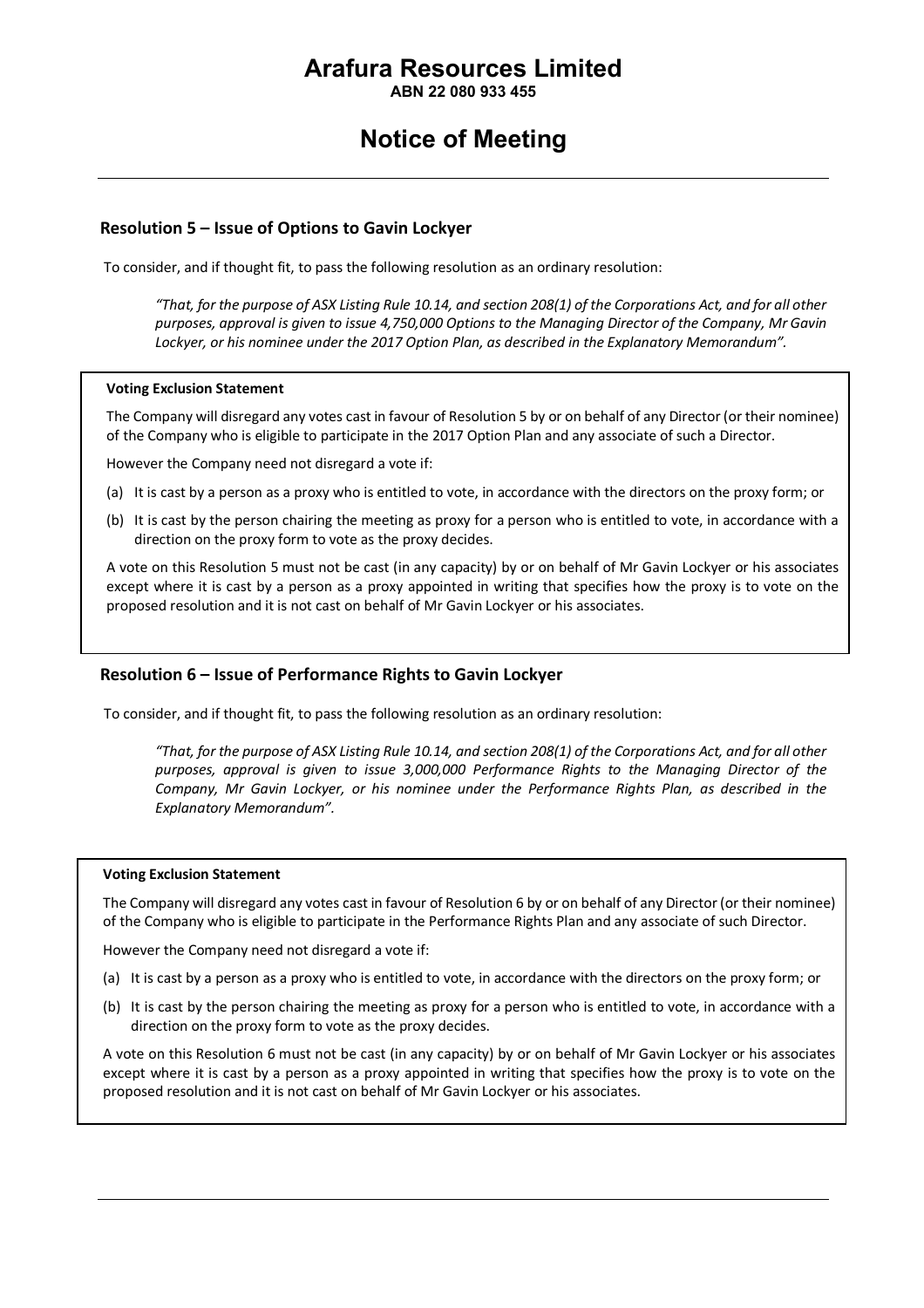**ABN 22 080 933 455**

### **Notice of Meeting**

#### **Other business**

To deal with any other business which may be brought forward in accordance with the Company's Constitution or the Corporations Act.

### **Explanatory Memorandum**

Shareholders are referred to the Explanatory Memorandum accompanying and forming part of this Notice of Meeting.

Capitalised terms which are not defined in this Notice of Meeting and Explanatory Memorandum are defined in **Annexure A** to the Explanatory Memorandum.

#### **Resolutions are not inter-dependent**

The resolutions are not inter-dependent. This means that a resolution may be passed notwithstanding that one or more of the other resolutions are not passed.

### **Snapshot date**

It has been determined that in accordance with regulation 7.11.37 of the *Corporations Regulations 2001* (Cth), for the purposes of the Annual General Meeting, Shares will be taken to be held by the persons who are the registered holders at **4.00 pm WST on 20 November 2018**. Accordingly, Share transfers registered after that time will be disregarded in determining entitlements to attend and vote at the meeting.

### **Chairman and Chairman's voting intentions for undirected proxies**

It is proposed that the Chairman of the Meeting be the Chairman of the Board of Directors, Mr. Ian Kowalick. It is the Chairman's intention to vote undirected proxies which he holds as proxy in favour of all resolutions where possible.

### **How to vote**

You may vote by attending the meeting in person, by proxy or by authorised representative. A corporate shareholder may also appoint a corporate representative.

### **Voting in person**

To vote in person, attend the meeting on the date and at the place set out above. The meeting will commence at **9.00am WST on 22 November 2018.**

### **Voting by proxy**

A shareholder entitled to attend and vote has a right to appoint a proxy to attend and vote instead of the shareholder. A proxy need not be a shareholder and can be either an individual or a body corporate. If a shareholder appoints a body corporate as a proxy, that body corporate will need to ensure that it: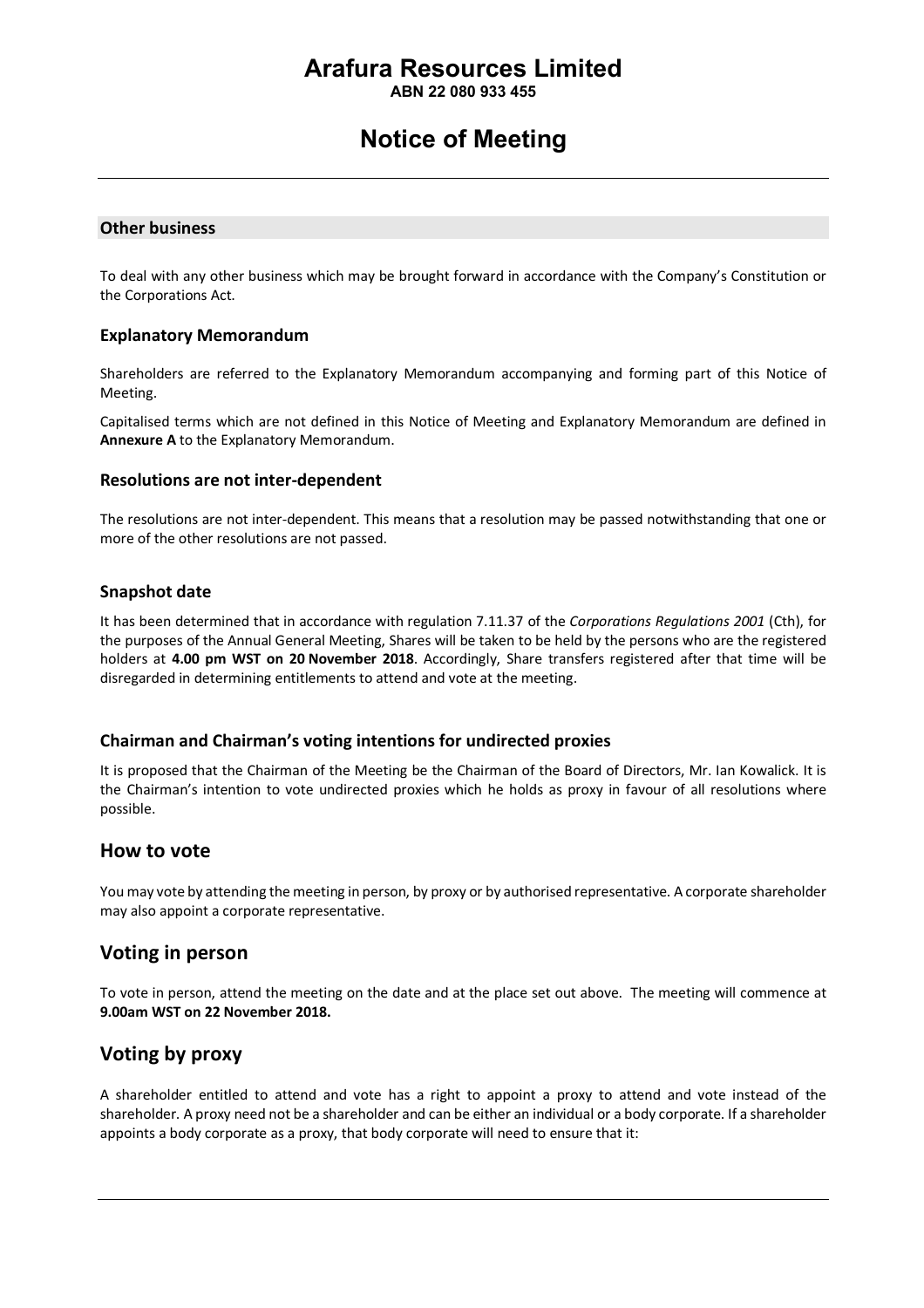**ABN 22 080 933 455**

### **Notice of Meeting**

- appoints an individual as its corporate representative to exercise its powers at the meeting, in accordance with section 250D of the Corporations Act; and
- provides satisfactory evidence of the appointment of its corporate representative.

If such evidence is not received, then the body corporate (through its representative) will not be permitted to act as a proxy.

A shareholder that is entitled to cast 2 or more votes may appoint 2 proxies and may specify the proportion or number of votes each proxy is appointed to exercise. If no proportion or number is specified, each proxy may exercise half of the shareholder's votes.

### **Voting online**

Shareholders may vote online at www.linkmarketservices.com.au; To vote online, select "Investor Login" and enter Arafura Resources Limited or ASX code 'ARU' in the 'Issuer Name' field, your Securityholder Reference Number ('SRN') or Holder Identification Number ('HIN') (which is shown on the front of your Proxy Form), postcode and security code which is shown on the screen and click 'Login'. Select the "Voting" tab and then follow the prompts. You will be taken to have signed and returned your Proxy Form if you vote online in accordance with the instructions given on the website. If you choose to vote online, you must vote by no later than 9.00am WST on 20 November 2018.

### **Lodgement of proxy forms**

To be effective, completed proxy forms must be returned by:

- mail to Arafura Resources Limited, C/- Link Market Services Limited, Locked Bag A14, Sydney South NSW 1235 Australia;
- facsimile +61 2 9287 0309; or
- by hand to: Link Market Services Limited, 1A Homebush Bay Drive, Rhodes NSW 2138,

so that they are received no later than 9.00am WST on 20 November 2018.

Proxy forms or proxy voting instruction received after this time will be invalid.

Where the proxy form is executed under power of attorney, the power of attorney must be lodged in like manner as the proxy.

### **Voting by corporate representative**

To appoint a corporate representative, contact the Company's share registry and obtain an Appointment of Corporate Representative form.

### **Voting prohibition by proxy holders (remuneration of Key Management Personnel)**

To the extent required by section 250BD of the Corporations Act, a person appointed as a proxy must not vote, on the basis of that appointment, on Resolutions 1, 5 or 6, if the person is either a member of Key Management Personnel or a Closely Related Party of such a member and the appointment does not specify the way the proxy is to vote on the Resolution. However, the proxy may vote if the proxy is the chair and the appointment expressly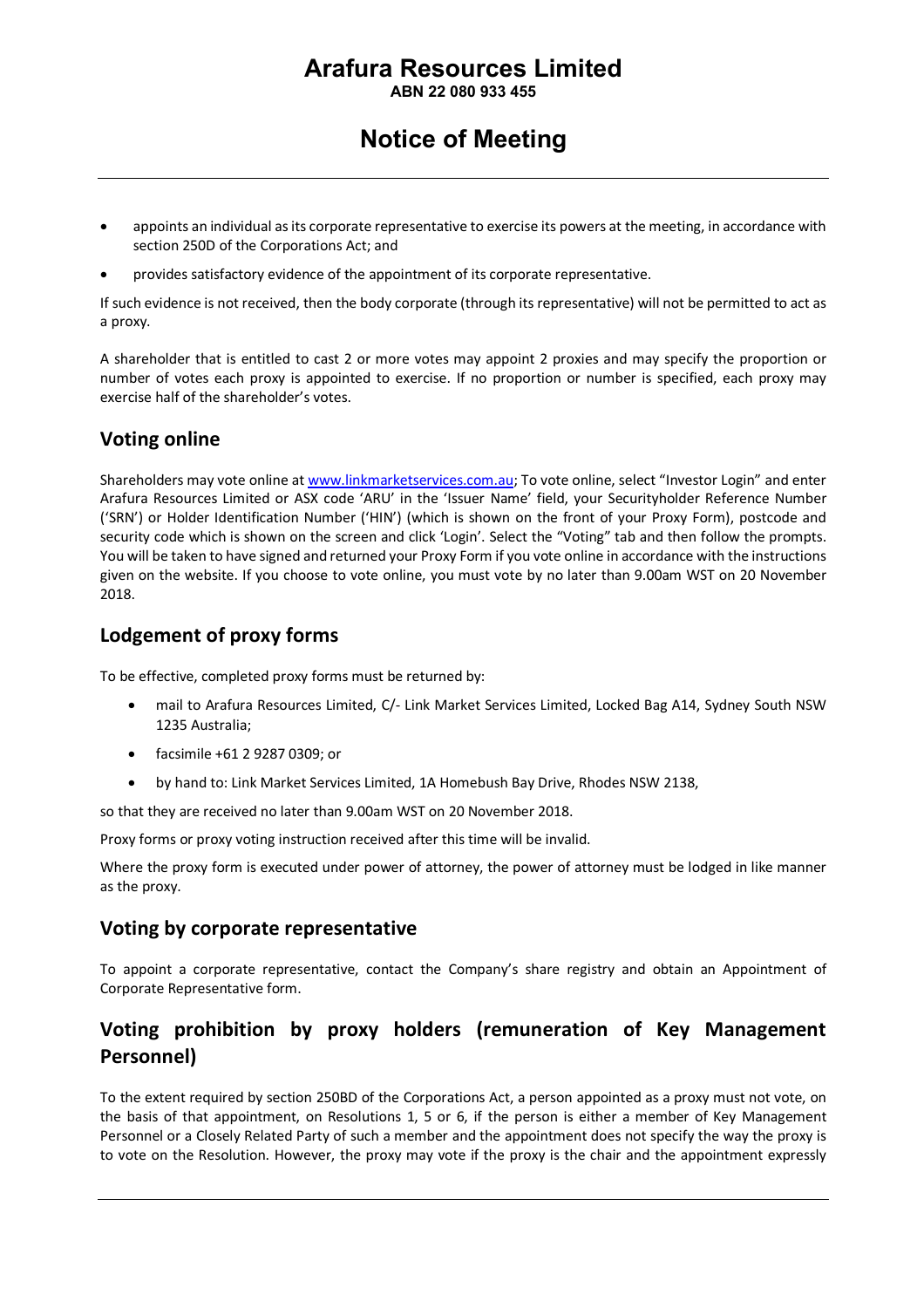**ABN 22 080 933 455**

### **Notice of Meeting**

authorises the chair to exercise the proxy even if the Resolution is connected directly or indirectly with the remuneration of a member of Key Management Personnel.

If the chair is appointed as your proxy and you have not specified the way the chair is to vote on Resolutions 1, 5 or 6 by signing and returning the Proxy Form (including via the online voting facility described above), you are considered to have provided the chair with an express authorisation for the chair to vote the proxy in accordance with the chair's intention, even though the Resolution is connected directly or indirectly with the remuneration of Key Management Personnel.

### **Questions and comments by Shareholders at the meeting**

In accordance with the Corporations Act, a reasonable opportunity will be given to Shareholders to ask questions about or make comments on the management of the Company at the meeting.

Similarly, a reasonable opportunity will be given to Shareholders to ask the Company's external auditor, BDO Audit (WA) Pty Ltd, questions relevant to:

- the conduct of the audit;
- the preparation and content of the auditor's report;
- the accounting policies adopted by the Company in relation to the preparation of its financial statements; and
- the independence of the auditor in relation to the conduct of the audit.

Shareholders may also submit written questions to BDO Audit (WA) Pty Ltd if the questions are relevant to the content of the BDO audit report or the conduct of its audit of the Company's financial report for the period ended 30 June 2018. Relevant written questions for BDO Audit (WA) Pty Ltd must be received by mail at the PO Box of the Company (PO Box 5773, St Georges Terrace, Perth, WA 6831) or via email at arafura@arultd.com, no later than the fifth business day before the date of the Meeting.

A list of the relevant written questions together with responses will be made available to shareholders attending the meeting. They will also be placed on the Company's website.

The following details should be included with written questions:

- the **Shareholder's Name**; and
- either the Shareholder's **Security Reference Number (SRN)** or **Holder Identification Number (HIN).**

#### **By order of the Board**

Dated this 19 September 2018.

P. Mary

Peter Sherrington Company Secretary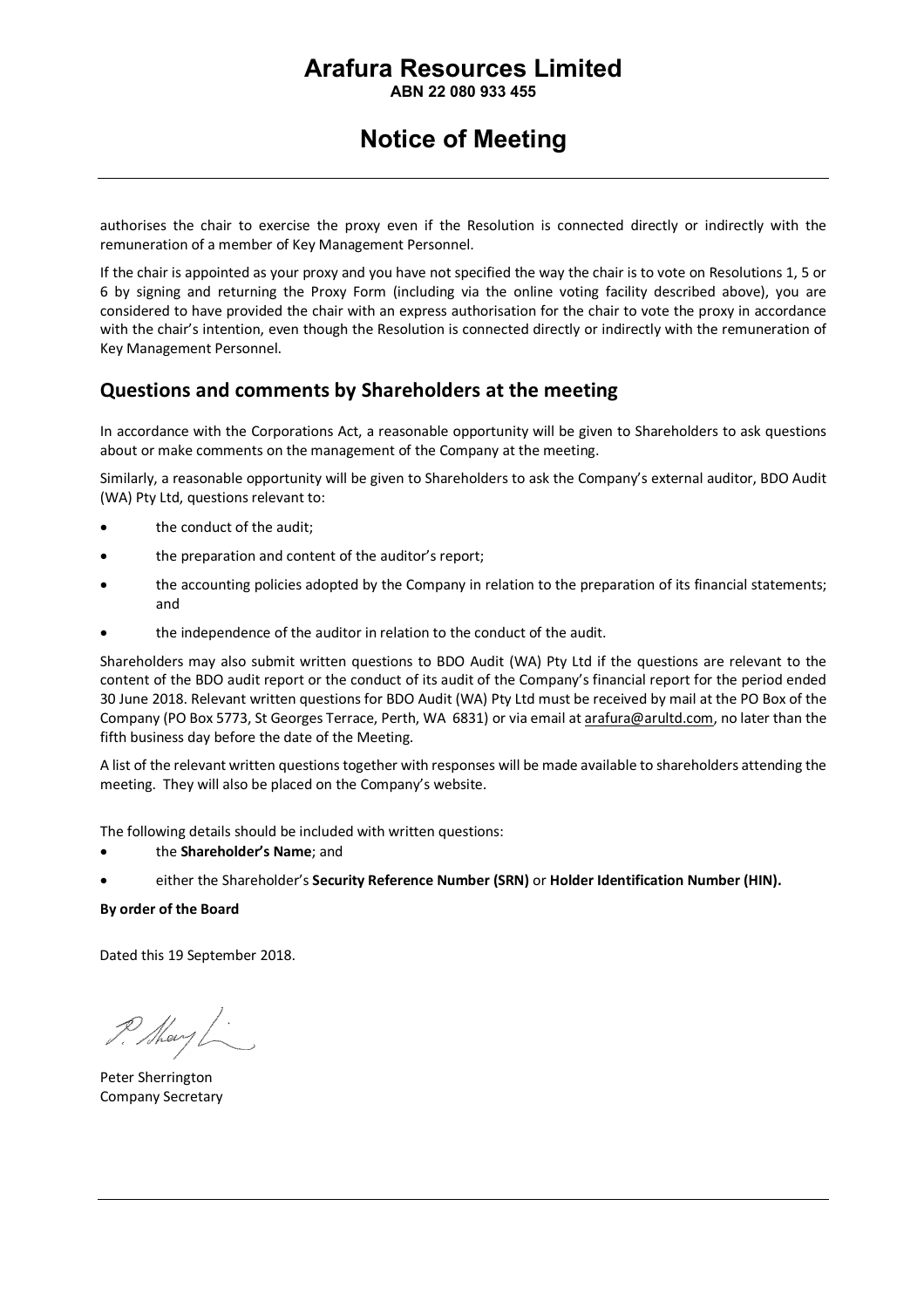**ABN 22 080 933 455**

### **Explanatory Memorandum**

### **Introduction**

This Explanatory Memorandum has been prepared to assist Shareholders to understand the business to be put to shareholders at the forthcoming Annual General Meeting.

This Explanatory Memorandum should be read in conjunction with the accompanying Notice of Meeting. Please refer to **Annexure A** for definitions of capitalised terms in this Notice of Meeting and Explanatory Memorandum.

### **Business**

### **Annual Report**

The Corporations Act requires the following reports in respect of the year ended 30 June 2018 to be laid before the Annual General Meeting:

- (a) the reports of the Directors and auditors; and
- (b) the annual financial report, including the Company's financial statements.

Neither the Corporations Act nor the Company's Constitution requires a vote of Shareholders on the reports or statements.

Each of these reports are contained in the Company's 2018 Annual Report which has been sent to Shareholders and which is available at www.arultd.com.

Shareholders will have a reasonable opportunity at the meeting to ask questions and make comments on these reports and on the business and operations of the Company. Shareholders will also be given a reasonable opportunity to ask the auditor questions about the Auditor's Report and the conduct of the audit of the financial report.

### **1 Resolution 1 – Remuneration report**

The Remuneration Report of the Company for the financial year ending 30 June 2018 is set out in the Directors' Report on pages 25 to 37 of the Company's Annual Report 2018 which was released to the market on 19 September 2018.

The Remuneration Report sets out the Company's remuneration arrangements for the Executive and Non-Executive Directors and Executive employees of the Company.

Members attending the AGM will be given a reasonable opportunity to ask questions about, or make comments on, the Remuneration Report.

The Corporations Act requires that a resolution be put to the vote that the Remuneration Report be adopted. The Corporations Act expressly provides that the vote is advisory only and the resolution itself does not bind the Directors of the Company. However, whilst the resolution itself does not bind the Directors of the Company, if at least 25% of the votes cast on Resolution 1 are against the resolution in two consecutive years, starting at this 2018 AGM, shareholders will be required to vote at the second of those AGM's on a resolution (a "spill resolution") that another meeting be held within 90 days at which all of the Company's Directors (other than the Managing Director / Chief Executive Officer) must stand for re-election. The Company encourages all Shareholders to cast their votes on Resolution 1.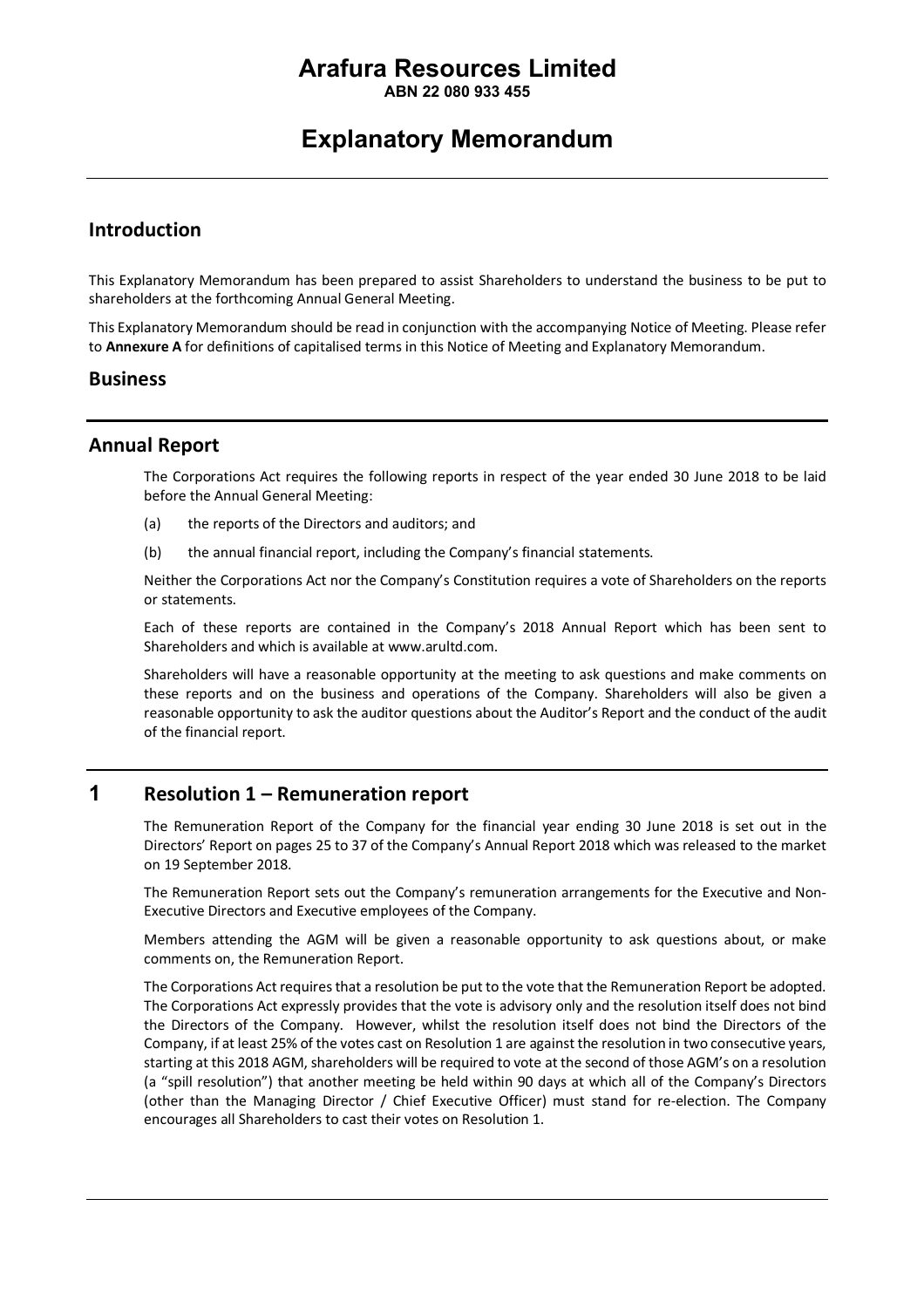**ABN 22 080 933 455**

### **Explanatory Memorandum**

### **2 Resolution 2 - Re-election of Quangsheng Zhang as Director**

Quangsheng Zhang retires by rotation in accordance with rule 7.1(d) of the Company's Constitution and, being eligible, offers himself for re-election.

The experience, qualifications and other information about Mr. Zhang appears below:

Mr. Zhang was first appointed as Non-Executive Director on 18 November 2016.

Mr. Zhang has a Doctoral degree in Engineering and a Masters degree in Geophysical Prospecting. He is based in Nanjing in the People's Republic of China and is the General Manager of Hong Kong East China Non-Ferrous Mineral Resources Co Ltd (HKECE). Mr. Zhang has over 30 years of mineral prospecting and exploration experience, and expertise in mineral resource surveys and geophysics.

The Directors (excluding Mr. Zhang) recommend that Shareholders vote in favour of Resolution 2.

### **3 Resolution 3 – Re-election of Terry Grose as Director**

Terry Grose retires by rotation in accordance with rule 7.1(d) of the Company's Constitution and, being eligible, offers himself for re-election.

The experience, qualifications and other information about Mr. Grose appears below:

Mr. Grose was first appointed as Non-Executive Director on 21 February 2013 and is currently the Chairman of the Audit and Risk Committee and a member of the Remuneration and Nomination Committee.

Mr. Grose has a strong commercial background gained over 30 years as a senior business executive, consultant and Director, in Australia and internationally.

Mr. Grose spent a number of years in merchant banking before joining Wesfarmers Limited in 1985 as its first Business Development Manager. During the ensuing decade he held various senior management positions in Wesfarmers' corporate office, its fertiliser & chemicals division and its coal mining division. For several years he was General Manager of International Business Development.

Mr. Grose worked in Hong Kong for over a decade in a senior financial role before establishing his own business Grose International, a commercial and financial consultancy firm with clients throughout Asia.

Since returning to Australia in 2008 he has worked as a consultant specialising in strategic planning and financial management and as a director of several companies.

Mr. Grose is a Fellow of the Australian Institute of Company Directors and is currently a Director of Yirra Yaakin Aboriginal Corporation, Rolltrak Spares Pty Ltd and Central Desert Native Title Services Limited.

The Directors (excluding Mr. Grose) recommend that Shareholders vote in favour of Resolution 3.

### **4 Resolution 4 – Election of Mark Southey as Director**

Mr. Southey was elected by the directors on 30 January 2018 as an addition to the Board under rule 7.1(b) of the Company's Constitution and, in accordance with rule 7.1(c), holds office until the conclusion of the AGM. Being eligible, Mr. Southey stands for election in accordance with rule 7.1(i) of the Company's Constitution.

Mr. Southey has extensive global experience in the industrial and natural resources sectors covering all aspects of asset management, maintenance, design and engineering, and major capital project development and execution. He is well versed in public company board and institutional investor engagement and has a background in both senior operational and financial roles.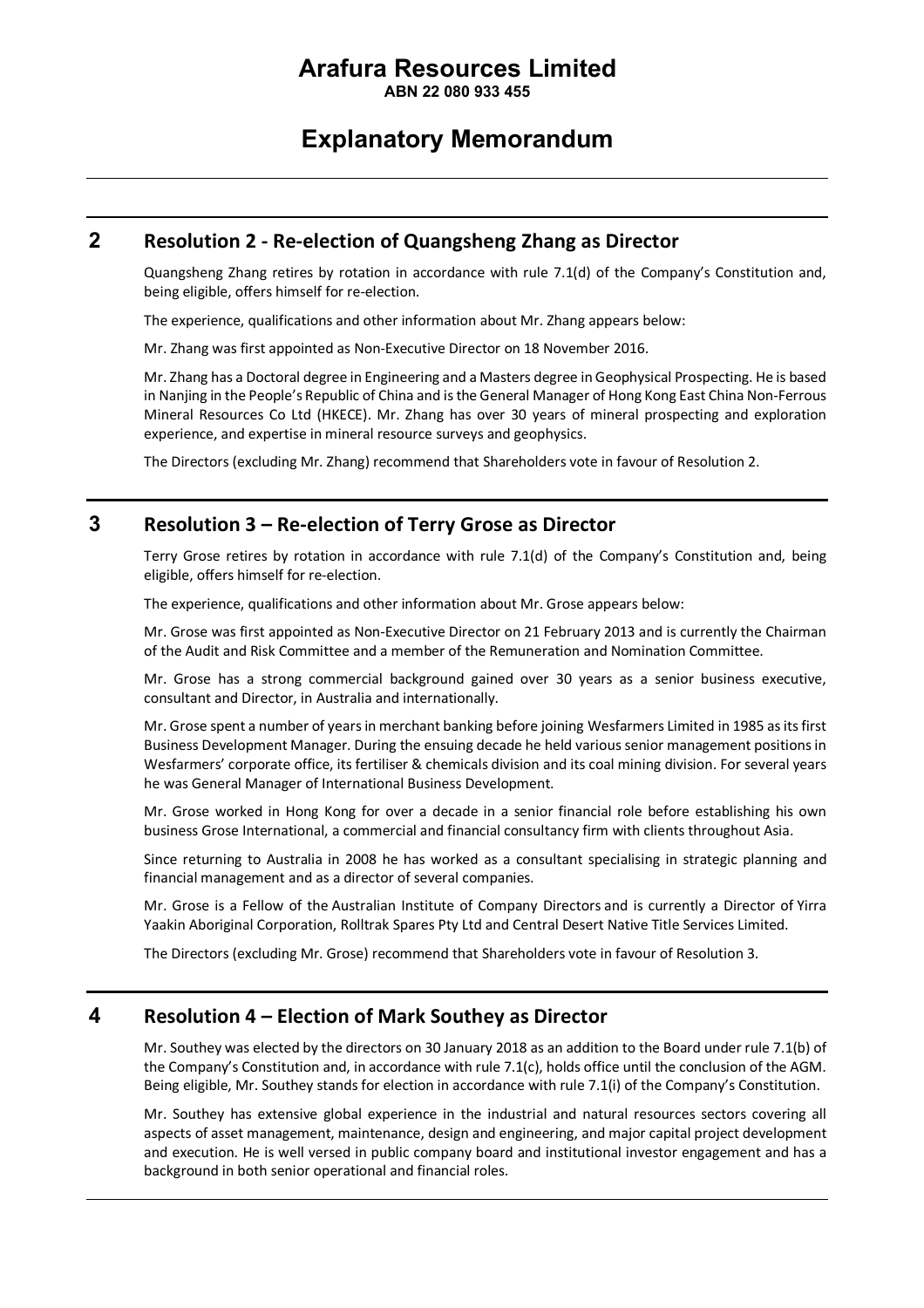**ABN 22 080 933 455**

### **Explanatory Memorandum**

Mr. Southey has previously held senior executive positions with Honeywell and ABB both in Australia and internationally, and more recently was part of the global executive leadership team within WorleyParsons, a leader in the engineering, procurement and construction of projects in the energy and resources sector where he held the position of Group Managing Director for the Minerals, Metals and Chemicals Sector.

The Directors recommend that the Company's shareholders vote in favour of Resolution 4.

### **5 Background to Resolutions 5 and 6**

The Company has in place the following incentive plans:

- a) the Arafura Resources Limited Employee Option Plan (**2017 Option Plan**); and
- b) the Arafura Resources Limited Performance Rights Plan (**Performance Rights Plan**).

These incentive plans were approved by Shareholders at the Annual General Meeting held on 16 November 2017 for the purposes of exception 9 to Listing Rule 7.2. A summary of the terms of the 2017 Option Plan and the Performance Rights Plan are set out in Annexures B and C respectively of the Explanatory Memorandum.

Further details in relation to these incentive plans are set out in the 2017 notice of Annual General Meeting which was released to ASX on 6 October 2017. The Board seeks the following approvals in respect of the issue of a specified number of Options under the 2017 Option Plan and a specified number of Performance Rights under the Performance Rights Plan.

### **Overview of Listing Rules and approvals sought**

### *Issue of securities to related parties - Listing Rules 10.11 and 10.14*

Listing Rule 10.11 requires a listed entity to obtain shareholder approval for the issue of securities to related parties, which includes a director of the Company.

Listing Rule 10.12, exception 4 provides that approval under Listing Rule 10.11 is not required where securities are to be issued to a person under an employee incentive scheme that has been approved under Listing Rule 10.14. Listing Rule 10.14 requires a listed entity to obtain shareholder approval for the issue of securities under an 'employee incentive scheme' to certain parties, including a director, or an associate of a director, of the company.

Accordingly, the Company is seeking Shareholder approval under Listing Rule 10.14 before issuing 4,750,000 Options to Mr Gavin Lockyer (or his nominee) under the 2017 Option Plan, and before issuing 3,000,000 Performance Rights to Mr Gavin Lockyer (or his nominee) under the terms of the Performance Rights Plan. The Options and Performance Rights will be issued as soon as practicable after the Meeting and in any event within 12 months after the date of the Meeting. Resolutions 5 and 6 seek Shareholder approval for this purpose.

If approval is given under Listing Rule 10.14, approval is not required under Listing Rule 7.1 (and, if approved, the issues of Options and Performance Rights under Resolutions 5 and 6 will not therefore count towards the Company's Listing Rule 7.1 placement capacity).

All of the information that is required to be provided to Shareholders under Listing Rule 10.15 in order to obtain Shareholder approval under Listing Rule 10.14 for Resolutions 5 and 6 is set out below.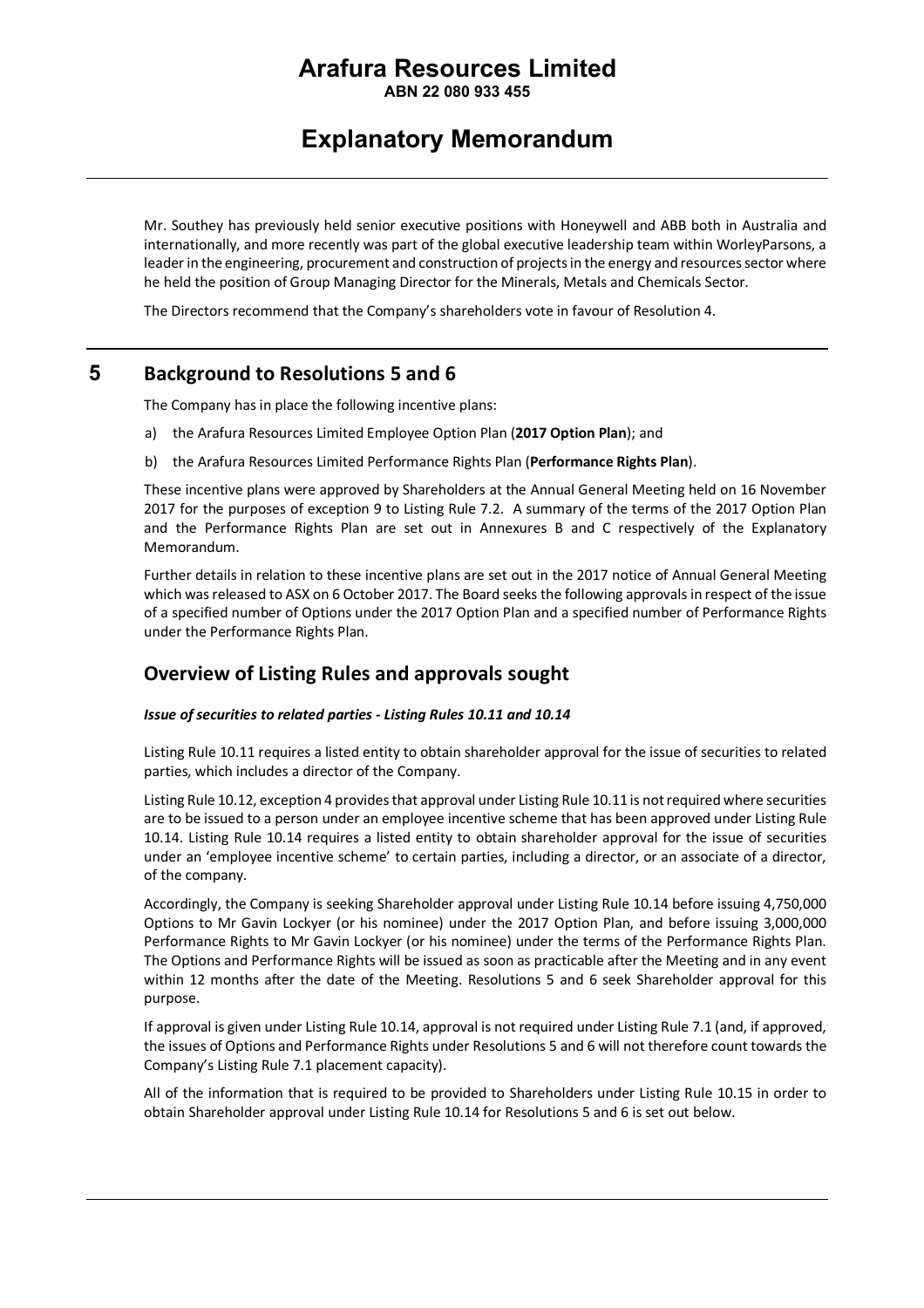**ABN 22 080 933 455**

### **Explanatory Memorandum**

#### *Financial Benefit - Part 2E.1 of the Corporations Act*

The grant of Options and Performance Rights to Mr Gavin Lockyer (or his nominee) under the terms of the 2017 Option Plan and the Performance Rights Plan will constitute the giving of a financial benefit for the purposes of Part 2E.1 of the Corporations Act.

Section 208(1) of the Corporations Act states that for a public company to give a financial benefit to a related party of the public company (which includes its directors):

- a) the public company must (i) obtain the approval of the public company's shareholders; and (ii) give the benefit within 15 months after the approval; or
- b) the giving of the benefit must fall within an exception set out in sections 210 to 216.

The arm's length and reasonable remuneration exceptions to the requirement for Shareholder approval contained in sections 210 and 211 of the Corporations Act may well apply, however, the Directors consider that it is prudent to seek Shareholder approval for the purposes of section 208 of the Corporations Act in any event.

All of the information that is material to the decision on how to vote on Resolutions 5 and 6 for the purposes of section 208(1) of the Corporations Act is set out below in respect of the relevant Resolutions.

### **6 Resolution 5 - Issue of Options to Gavin Lockyer**

Resolution 5 seeks Shareholder approval under Listing Rule 10.14 and section 208(1) of the Corporations Act for the proposed grant of 4,750,000 Options to Mr Gavin Lockyer (or his nominee) under the 2017 Option Plan in three tranches as follows:

| Tranche                         | <b>Vesting Condition</b>                   |
|---------------------------------|--------------------------------------------|
| Tranche $1 - 1,583,334$ Options | Tranche 1 Options will vest on 1 July 2019 |
| Tranche $2 - 1,583,333$ Options | Tranche 2 Options will vest on 1 July 2020 |
| Tranche $3 - 1,583,333$ Options | Tranche 3 Options will vest on 1 July 2021 |

The Options shall expire on 1 July 2022 at 5pm WST.

The exercise price of the Options will be \$0.12 per Option.

Mr Gavin Lockyer, as Managing Director of the Company, is entitled to participate in the 2017 Option Plan. The Board considers that the issue of Options to Mr Lockyer (or his nominee) under the 2017 Option Plan is in the Company's interests as it further aligns the interests of Mr Lockyer as the Managing Director with the interests of the Company's Shareholders in order to maximise Shareholder value. Further, the issue of Options provides cost effective consideration to Mr Lockyer in his role as Managing Director of the Company.

If Mr Lockyer ultimately decides to exercise the Options, Mr Lockyer will be required to pay the Company an aggregate exercise price of \$570,000, which funds will be used by the Company to further its projects and for additional working capital.

Resolution 5 is an ordinary resolution.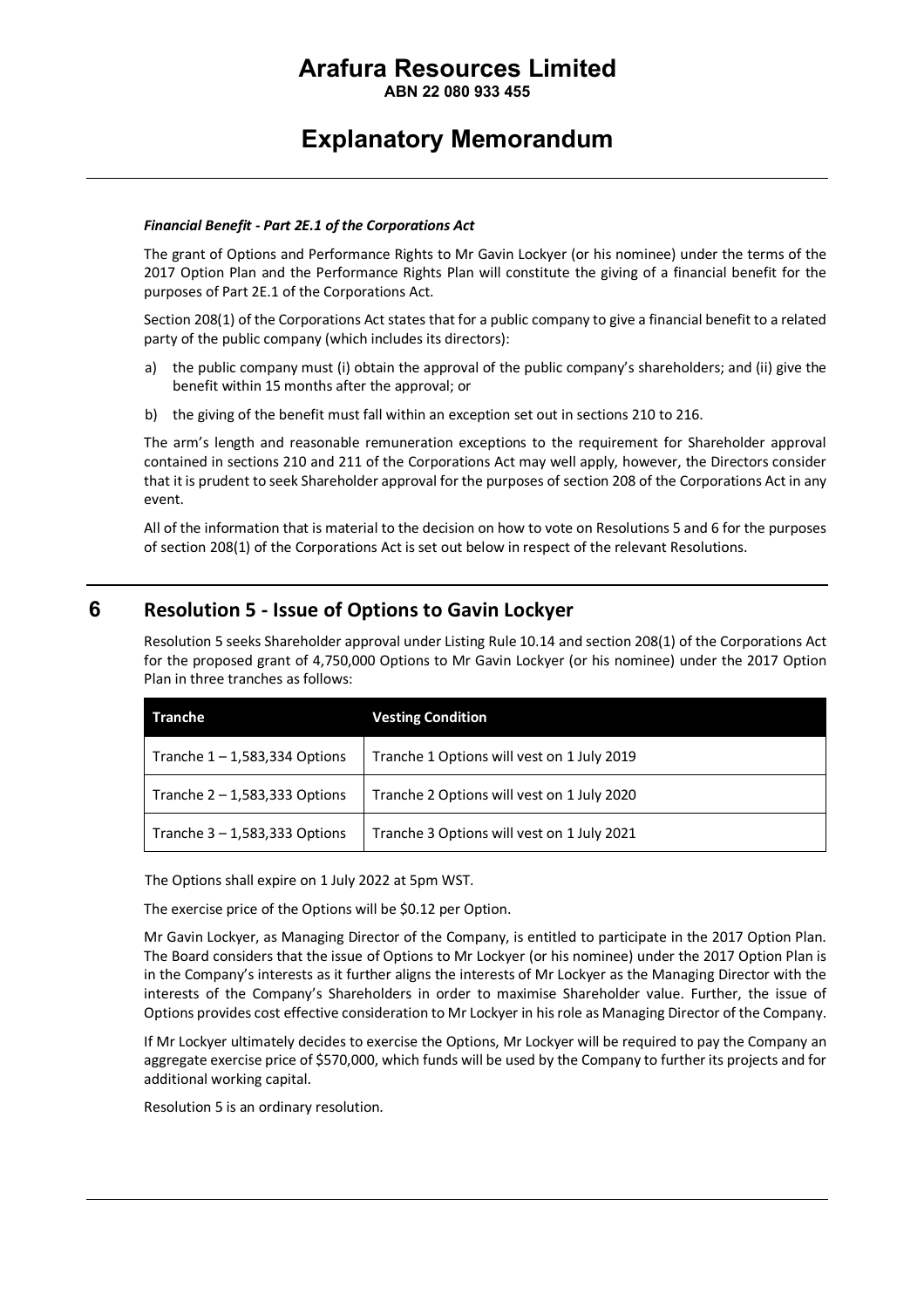**ABN 22 080 933 455**

### **Explanatory Memorandum**

#### *(a) Information required by Listing Rule 10.15*

Listing Rule 10.15 sets out the information that must be provided to Shareholders in order to obtain Shareholder approval under Listing Rule 10.14. The following information is provided in accordance with Listing Rule 10.15:

- (i) Subject to Resolution 5 being passed, the person to acquire Options under the 2017 Option Plan is Mr Gavin Lockyer, the Managing Director of the Company (or his nominee).
- (ii) Subject to Resolution 5 being passed, Mr Gavin Lockyer (or his nominee) will acquire 4,750,000 Options under the 2017 Option Plan.
- (iii) The 4,750,000 Options will be issued to Mr Gavin Lockyer (or his nominee) for nil consideration (in line with the terms of the 2017 Option Plan, which issummarised in Annexure B of this Explanatory Memorandum).
- (iv) 14,605,000 Options have been issued under the 2017 Option Plan to date. None of these Options were issued to persons referred to in Listing Rule 10.14.
- (v) All Directors are entitled to participate in the 2017 Option Plan.
- (vi) A voting exclusion statement in respect of Resolution 5 is set out in the Notice.
- (vii) No loan will be provided in relation to the acquisition of the Options.
- (viii) It is proposed that Mr Gavin Lockyer (or his nominee) will be issued the Options as soon as practicable after (and in any event within 12 months after) the date of the Meeting.

#### *(b) Information required for the purposes of Chapter 2E of the Corporations Act*

Section 219 of the Corporations Act sets out the information that must be provided to Shareholders in order to obtain Shareholder approval under section 208(1). The following information is provided in accordance with section 219 of the Corporations Act and the corresponding ASIC policy:

- (i) Subject to Resolution 5 being passed, the financial benefit would be given to Mr Gavin Lockyer, the Managing Director of the Company (or his nominee).
- (ii) The nature of the financial benefit is granting Mr Gavin Lockyer (or his nominee) 4,750,000 Options for nil cash consideration under the 2017 Option Plan (please refer to Annexure B for the terms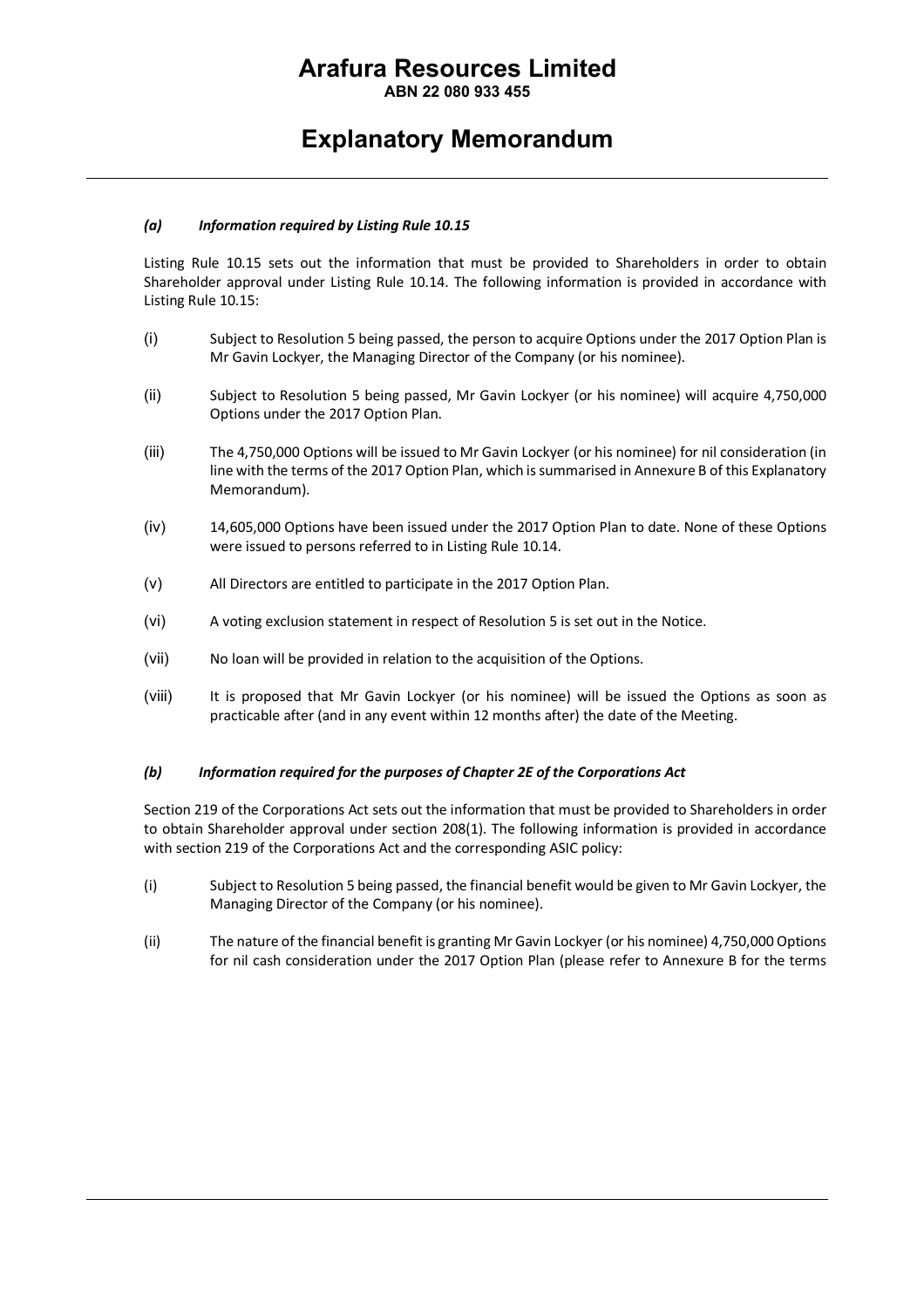**ABN 22 080 933 455**

### **Explanatory Memorandum**

and conditions of the 2017 Option Plan) with those Options exercisable by 1 July 2022 at 5pm WST at a price of \$0.12 per Option.

(iii) The Board has determined that an indicative total value of the Options is \$137,250 using a Black Scholes option pricing model. Its valuation was based on the following assumptions:

| Underlying Security Value*     | \$0.079               |
|--------------------------------|-----------------------|
| <b>Exercise Price</b>          | \$0.12                |
| Valuation Date*                | 7 September 2018      |
| <b>Expiration Date</b>         | 1 July 2022           |
| Life of the Options            | 4 years               |
| Volatility                     | 77.3%                 |
| Risk free rate                 | 2.09%                 |
| Number of Options to be issued | 4,750,000             |
| to Mr Gavin Lockyer            |                       |
| Valuation per Option           | Tranche 1: \$0.0325   |
|                                | Tranche 2: \$0.0289   |
|                                | Tranche 3: \$0.0253   |
| Valuation of each Tranche of   | Tranche 1: \$51,469   |
| Options                        | Tranche 2: \$45,750   |
|                                | Tranche 3: \$40,031   |
| Discount rate:                 | <b>Tranche 1: 10%</b> |
|                                | <b>Tranche 2: 20%</b> |
|                                | Tranche 3: 30%        |

\* Based on the closing Share price on 7 September 2018, the last trading day before the date the Options were valued. Note, the options will be revalued using grant date of 20 November 2018 once approved by shareholders.

- (iv) The number of Options to be granted to Mr Gavin Lockyer(or his nominee) was determined having regard to Mr Gavin Lockyer's performance, current market conditions and other remuneration he is due to receive under his terms of engagement and the exercise price was determined as an incentive linked to performance of the Company.
- (v) Mr Gavin Lockyer's total remuneration package from the Company for the previous financial year and the estimated remuneration for the current financial year are set out below:

|      | <b>Salary</b><br>and Fees | Non-<br><b>Monetary</b><br>benefits | <b>Superannuation</b> | Share<br>based<br>payments | <b>Other</b><br>(Long<br><b>Service</b><br>Leave) | Total     |
|------|---------------------------|-------------------------------------|-----------------------|----------------------------|---------------------------------------------------|-----------|
| 2017 | \$396,100                 | \$2,269                             | \$30,000              | \$9,307                    | \$7,286                                           | \$444.962 |
| 2018 | \$401,100                 | \$2.426                             | \$25,000              | \$2,334                    | \$(7, 377)                                        | \$423,483 |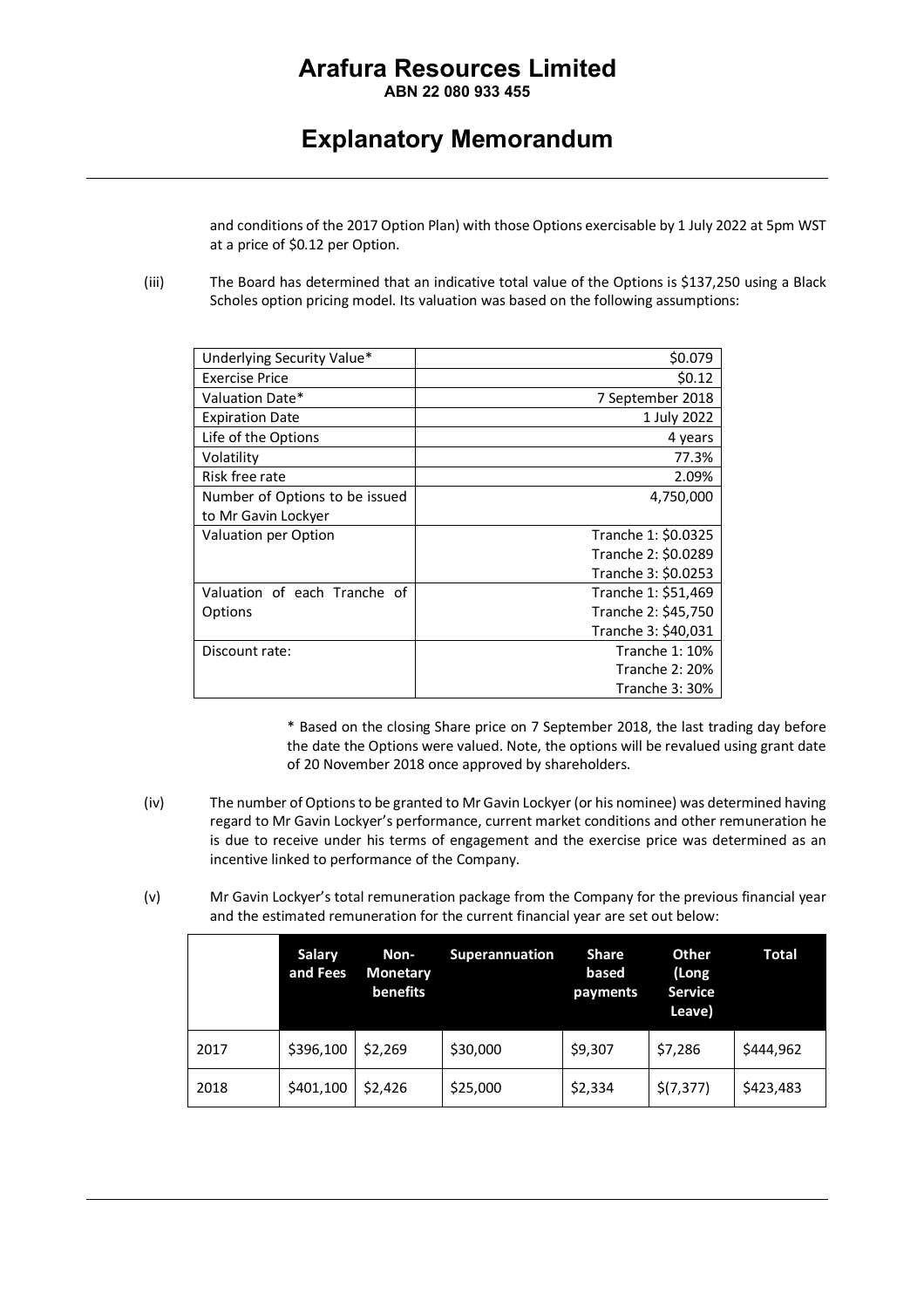### **ABN 22 080 933 455**

### **Explanatory Memorandum**

(vi) Mr Gavin Lockyer held or had interests in the following securities in the Company as at the date of this Notice:

| <b>Shares</b> |         | <b>Options</b> | <b>Performance Rights</b> |
|---------------|---------|----------------|---------------------------|
| Gavin Lockyer | 843,768 | 3,000,000      | Nil                       |

(vii) The trading history of the Shares on ASX in the 12 months before the date of this Notice is set out below:

|         | Price     | Date              |
|---------|-----------|-------------------|
| Highest | \$0.14474 | 12 October 2017   |
| Lowest  | \$0.07700 | 12 September 2018 |
| Last    | \$0.07800 | 18 September 2018 |

- (viii) If the 4,750,000 Options granted to Mr Gavin Lockyer (or his nominee) are exercised, a total of 4,750,000 Shares would be issued. This will increase the number of Shares on issue from 628,249,943 to 632,999,943 (assuming no other Options or Performance Rights are exercised and no other Shares are issued) with the effect that the shareholding of existing Shareholders would be diluted by an aggregate of 0.75%.
- (ix) The market price for the Shares during the term of the Options would normally determine whether or not the Options are exercised. If, at any time any of the Options are exercised and the Shares are trading on ASX at a price that is higher than the exercise price of the Options, there may be a perceived cost to the Company.
- (x) The Board considers that the grant of Options to Mr Gavin Lockyer (or his nominee) under the 2017 Option Plan is in the Company's interests as it further aligns the interests of Mr Gavin Lockyer as the Managing Director of the Company with the interests of the Company's Shareholders in order to maximise Shareholder value. Further, the issue of the Options provides cost effective consideration to Mr Gavin Lockyer in his role as Managing Director of the Company. The Board does not consider that there are any significant opportunity costs to the Company or benefits foregone by the Company in issuing the Options to Mr Gavin Lockyer on the terms proposed.
- (xi) The Directors do not make any recommendation to Shareholders in respect of Resolution 5 since this Resolution concerns a Director's remuneration and, as such, there may be a conflict of interest.
- (xii) Mr Gavin Lockyer has a material personal interest in the outcome of Resolution 6 since he (or his nominee) will receive 4,750,000 Options under the 2017 Option Plan if the Resolution is approved by Shareholders.
- (xiii) A voting exclusion is set out in the Notice.
- (xiv) The Board and the Company are not aware of any other information (other than the information set out or referred to in this Explanatory Memorandum and in the Remuneration Report) that would be reasonably required by Shareholders to allow them to make a decision as to whether it is in the best interests of the Company to pass this Resolution.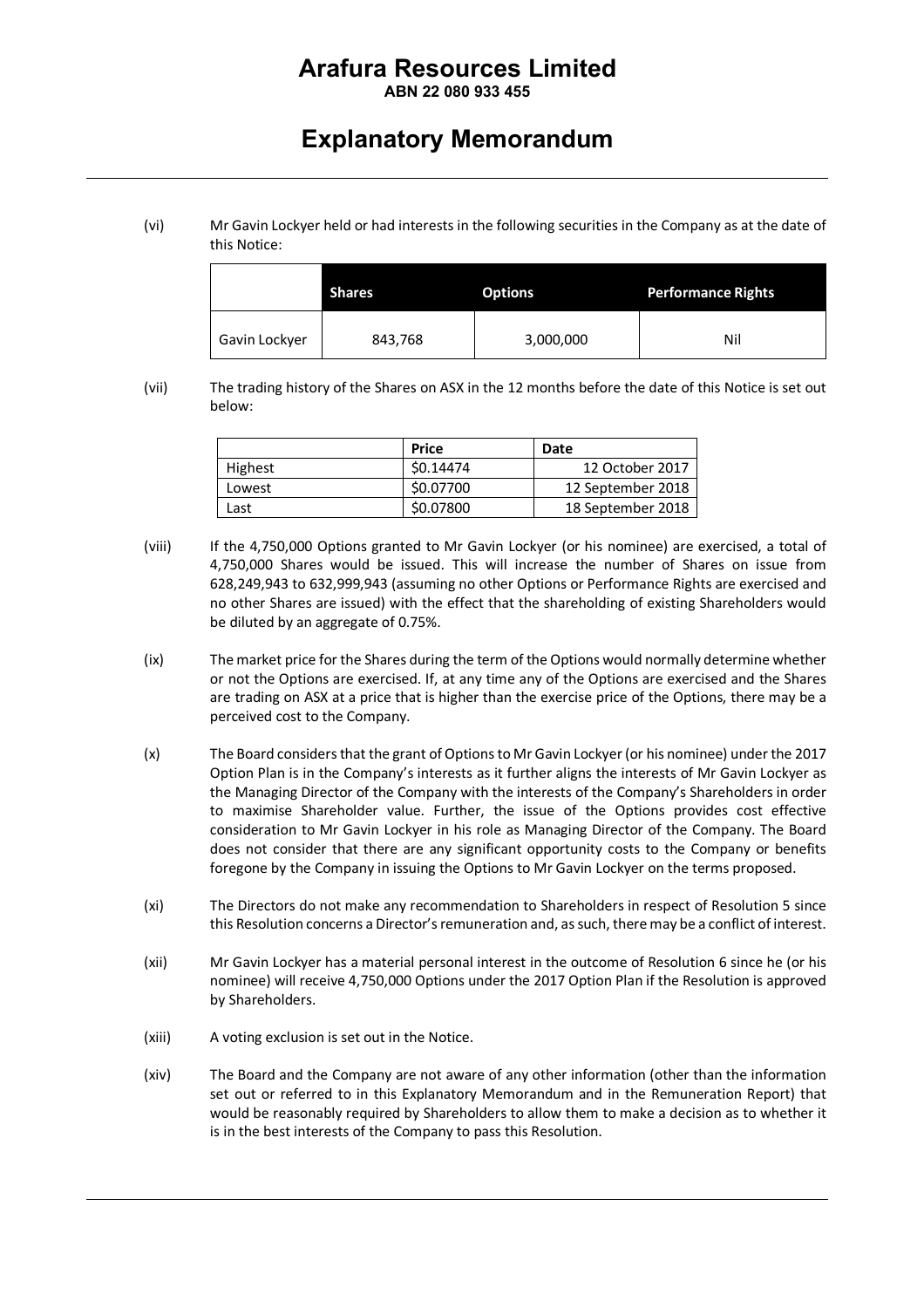**ABN 22 080 933 455**

### **Explanatory Memorandum**

### **7 Resolution 6 – Issue of Performance Rights to Gavin Lockyer**

Resolution 6 seeks Shareholder approval under Listing Rule 10.14 and section 208(1) of the Corporations Act for the proposed grant of 3,000,000 Performance Rights to Mr Gavin Lockyer (or his nominee) under the Performance Rights Plan in three Tranches as follows:

| <b>Tranche</b> | <b>Performance/Vesting Condition</b>                                                                                                                                                                                                                                                                    | <b>Number of Performance Rights</b> |
|----------------|---------------------------------------------------------------------------------------------------------------------------------------------------------------------------------------------------------------------------------------------------------------------------------------------------------|-------------------------------------|
| Tranche 1      | Completion of a Definitive Feasibility Study within<br>25% or better of US\$680m Capex and \$35/kg NdPr<br>Opex (excluding Phosphate credit) for the<br>Company's Nolans NdPr Project and continuous<br>service as Managing Director for at least 24 months<br>from the above milestone being achieved. | 500,000                             |
| Tranche 2      | The Company being granted a Mining Lease from<br>the Northern Territory Department of Primary<br>Industry and Resources in relation to the Nolans<br>NdPr Project and continuous service as Managing<br>Director for at least 24 months from the above<br>milestone being achieved.                     | 500,000                             |
| Tranche 3      | Funding for the Company's Nolans NdPr project<br>being secured on terms acceptable to the Board<br>and continuous service as Managing Director for at<br>least 24 months from the above milestone being<br>achieved.                                                                                    | 2,000,000                           |

Each Tranche of Performance Rights will (if not vested) lapse four years after the issue of those Performance Rights.

Mr Gavin Lockyer, as Managing Director of the Company, is entitled to participate in the Performance Rights Plan. The Board considers that the issue of Performance Rights to Mr Lockyer (or his nominee) under the Performance Rights Plan is in the Company's interests as it further aligns the interests of Mr Lockyer as the Managing Director with the interests of the Company's Shareholders in order to maximise Shareholder value. Further, the issue of Performance Rights provides cost effective consideration to Mr Lockyer in his role as Managing Director of the Company.

No exercise price will be payable in relation to the Performance Rights once the relevant performance conditions have been achieved. No exercise price is payable on exercise of the Performance Rights and the Company will not raise any funds from the grant of the Performance Rights to Mr Gavin Lockyer (or his nominee).

Resolution 6 is an ordinary resolution.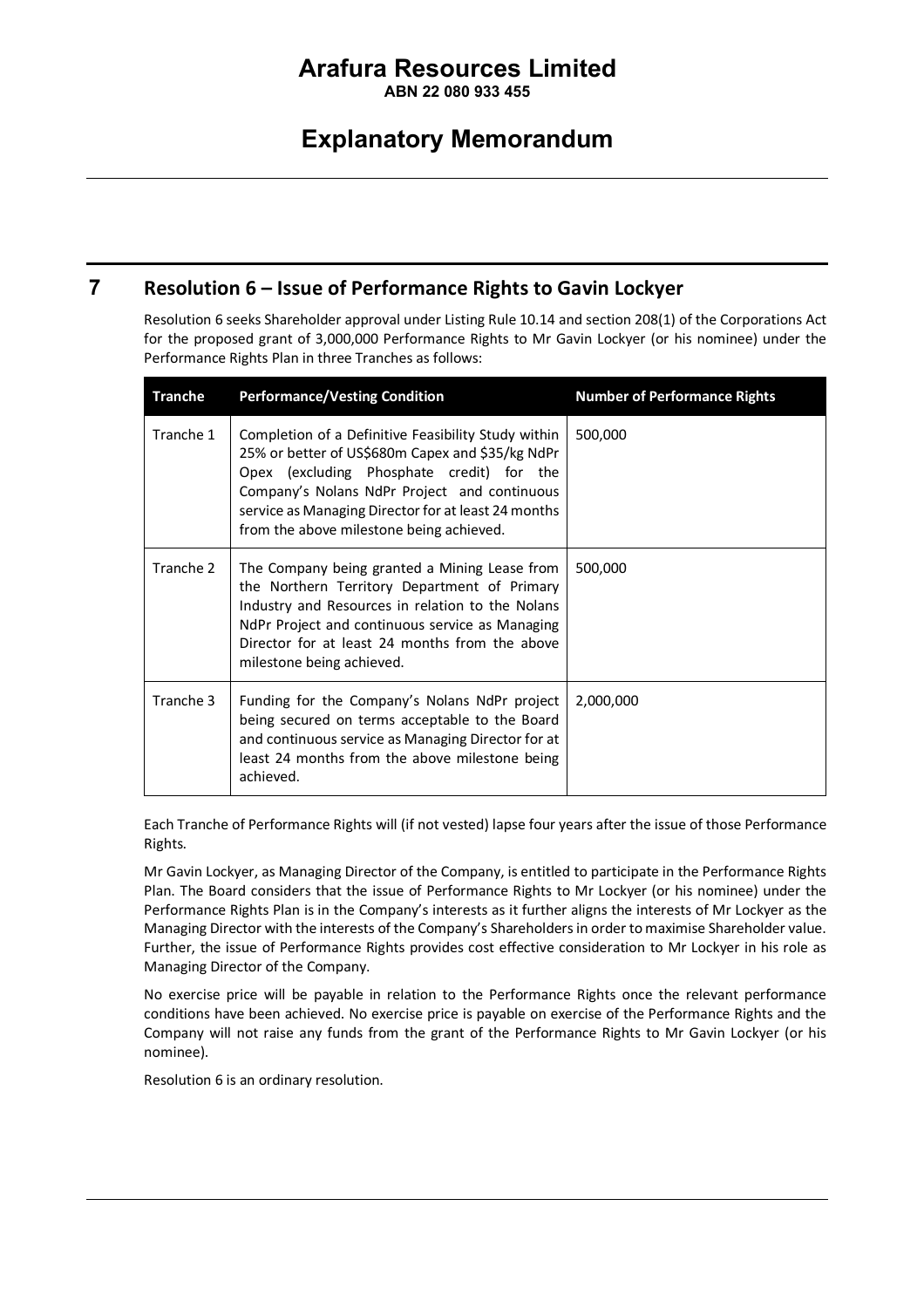**ABN 22 080 933 455**

### **Explanatory Memorandum**

#### *(a) Information required by Listing Rule 10.15*

Listing Rule 10.15 sets out the information that must be provided to Shareholders in order to obtain Shareholder approval under Listing Rule 10.14. The following information is provided in accordance with Listing Rule 10.15:

- (i) Subject to Resolution 6 being passed, the person to acquire Performance Rights under the Performance Rights Plan is Mr Gavin Lockyer, the Managing Director of the Company (or his nominee).
- (ii) Subject to Resolution 6 being passed, Mr Gavin Lockyer (or his nominee) will acquire 3,000,000 Performance Rights under the Performance Rights Plan.
- (iii) The 3,000,000 Performance Rights will be issued to Mr Gavin Lockyer (or his nominee) for nil consideration (in line with the terms of the Performance Rights Plan, which is summarised in Annexure C of this Explanatory Memorandum).
- (iv) 7,000,000 Performance Rights have been issued under the Performance Rights Plan to date. None of these Performance Rights were issued to persons referred to in Listing Rule 10.14.
- (v) All Directors are entitled to participate in the Performance Rights Plan.
- (vi) A voting exclusion statement in respect of Resolution 6 is set out in the Notice.
- (vii) No loan will be provided in relation to the acquisition of the Performance Rights.
- (viii) It is proposed that Mr Gavin Lockyer (or his nominee) will be issued the Performance Rights as soon as practicable after (and in any event within 12 months after) the date of the Meeting.

#### *(b) Information required for the purposes of Chapter 2E of the Corporations Act*

Section 219 of the Corporations Act sets out the information that must be provided to Shareholders in order to obtain Shareholder approval under section 208(1). The following information is provided in accordance with section 219 of the Corporations Act and the corresponding ASIC policy:

- (i) Subject to Resolution 6 being passed, the financial benefit would be given to Mr Gavin Lockyer (or his nominee), the Managing Director of the Company.
- (ii) The nature of the financial benefit is granting Mr Gavin Lockyer (or his nominee) 3,000,000 Performance Rights for nil cash consideration under the Performance Rights Plan (please refer to Annexure C for the terms and conditions of the Performance Rights Plan) with the performance conditions attached to those Performance Rights as set out above.
- (iii) The Board has determined the initial undiscounted value of a Performance Right is the value of an underlying share in the Company as traded on ASX at the date the Performance Right is granted. As the performance conditions are a mix of market and non-market based performance conditions, under International Financial Reporting Standards (IFRS), no discount is applied. Based on the closing Share price on 18 September 2018, the last trading day before the date the Performance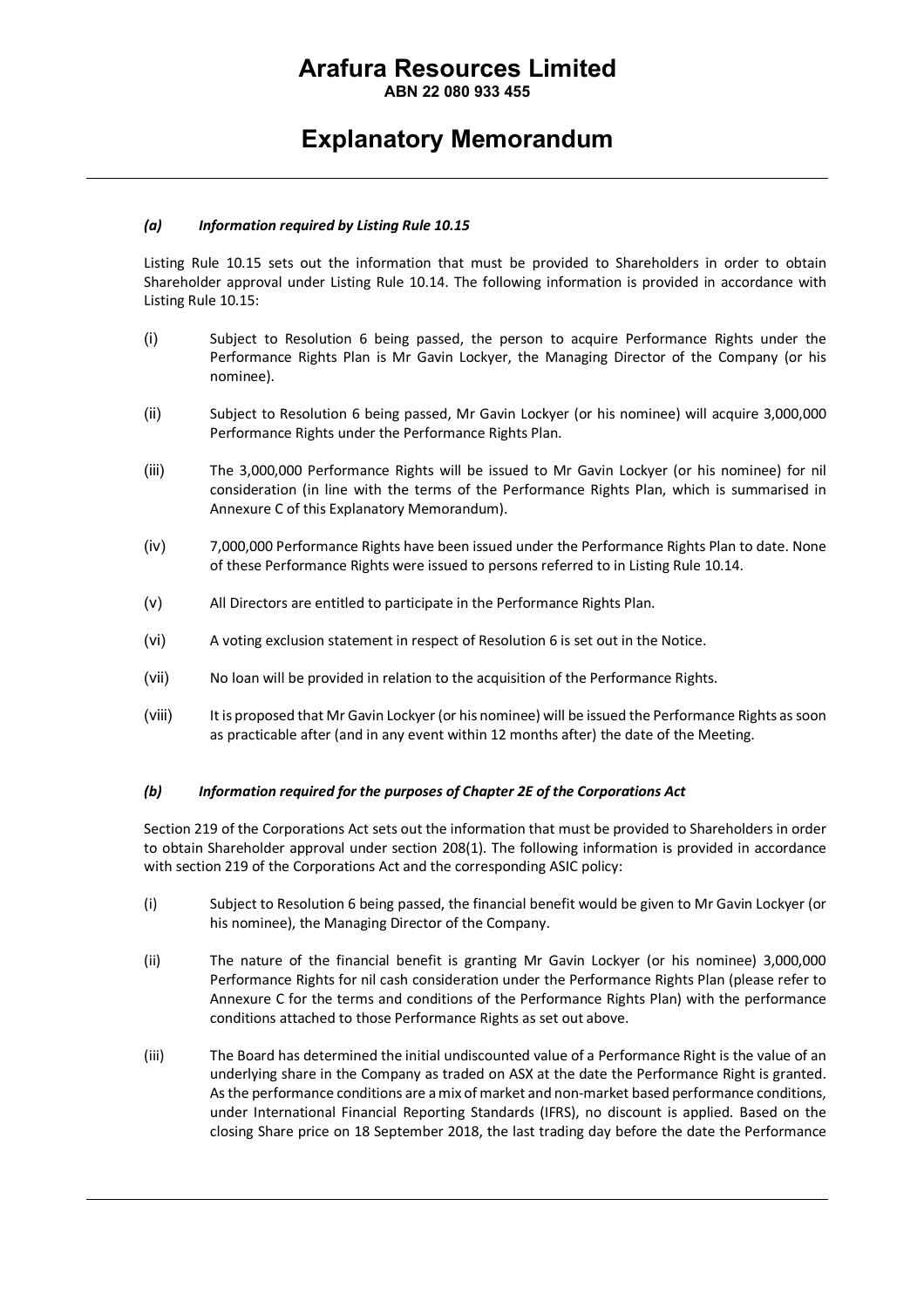**ABN 22 080 933 455**

### **Explanatory Memorandum**

Rights were valued, an indicative value of the proposed Performance Rights to be granted is \$234,000. The valuation took into account the following matters:

- a. the valuation of Performance Rights assumes that the exercise of a right does not affect the value of the underlying asset;
- b. under AASB 2'Share Based Payments' and option valuation theory, no discount is made to the fundamental value for unlisted rights over listed shares;
- c. the performance and service conditions determine the number of Performance Rights to be issued; they do not have an effect on the value of each Performance Right; and
- d. given that the Performance Rights are to be issued for no consideration, the value of the Performance Rights will be reflected in the underlying Share price at the valuation date subsequent to shareholder approval.
- (iv) The number of Performance Rights to be granted to Mr Gavin Lockyer (or his nominee) was determined having regard to Mr Gavin Lockyer's performance, current market conditions and other remuneration he is due to receive under his terms of engagement. No exercise price is payable on exercise of the Performance Rights and the Company will not raise any funds from the grant of the Performance Rights to Mr Gavin Lockyer.
- (v) Information about Mr Gavin Lockyer's remuneration and interest held in the Company are set out in the Explanatory Memorandum for Resolution 5.
- (vi) The trading history of the Shares on ASX in the 12 months before the date of this Notice is set out in the Explanatory Memorandum for Resolution 5.
- (vii) If the 3,000,000 Performance Rights granted to Mr Gavin Lockyer (or his nominee) are exercised, a total of 3,000,000 Shares would be issued. This will increase the number of Shares on issue from 628,249,943 to 631,249,943 (assuming no other Options or Performance Rights are exercised and no other Shares are issued) with the effect that the shareholding of existing Shareholders would be diluted by an aggregate of 0.47%.
- (viii) The Board considers that the grant of Performance Rights to Mr Gavin Lockyer (or his nominee) under the Performance Rights Plan is in the Company's interests as it further aligns the interests of Mr Gavin Lockyer as the Managing Director of the Company with the interests of the Company's Shareholders in order to meet specific Board approved performance targets and generally to maximise Shareholder value. Further, the issue of the Performance Rights provides cost effective consideration to Mr Gavin Lockyer in his role as Managing Director of the Company. The Board does not consider that there are any significant opportunity costs to the Company or benefits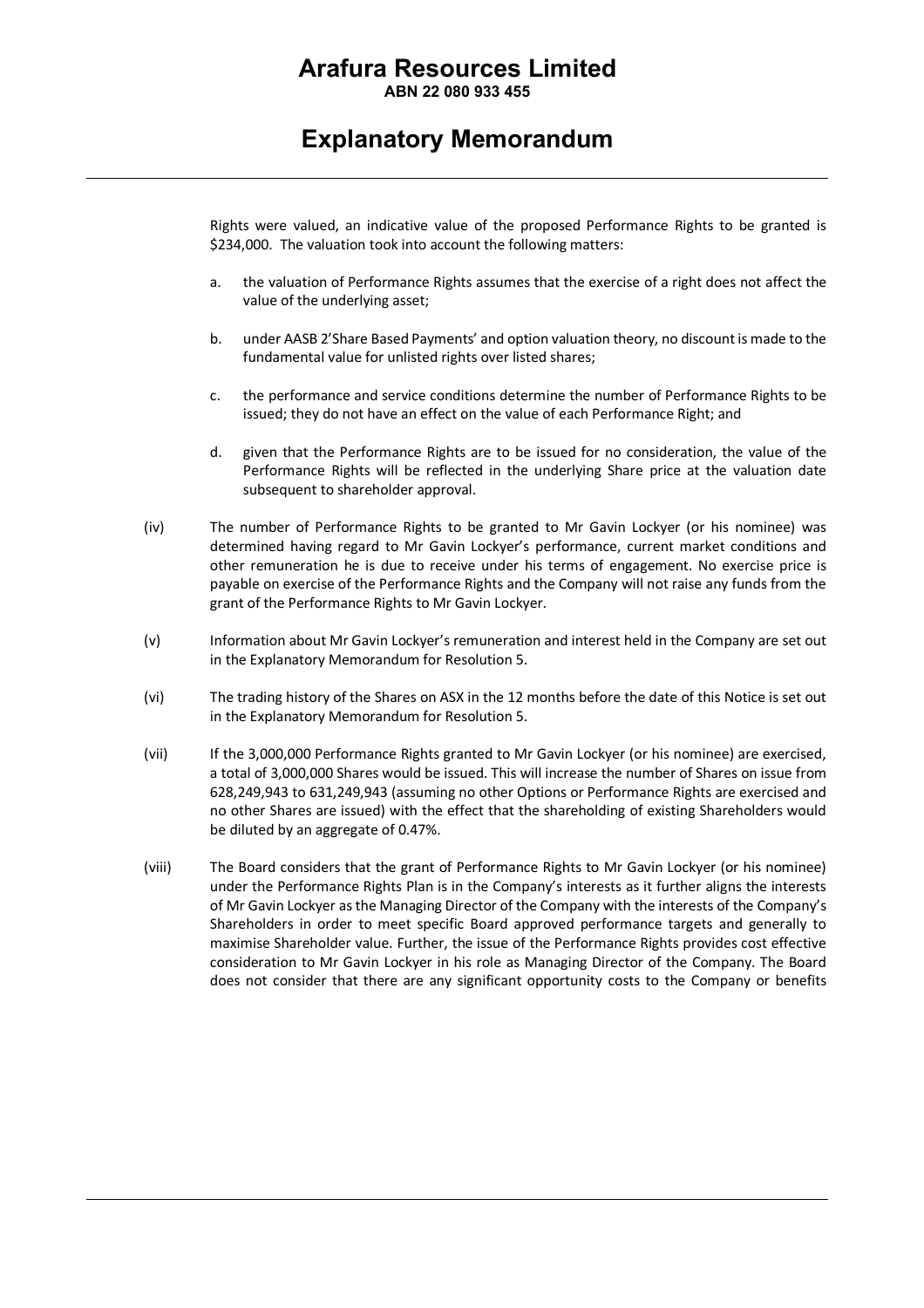**ABN 22 080 933 455**

### **Explanatory Memorandum**

foregone by the Company in issuing the Performance Rights to Mr Gavin Lockyer (or his nominee) on the terms proposed.

- (ix) The Directors do not make any recommendation to Shareholders in respect of Resolution 6 since this Resolution concerns a Director's remuneration and, as such, there may be a conflict of interest.
- (x) Mr Gavin Lockyer has a material personal interest in the outcome of Resolution 6 since he (or his nominee) will receive 3,000,000 Performance Rights under the Performance Rights Plan if the Resolution is approved by Shareholders.
- (xi) A voting exclusion is set out in the Notice.
- (xii) The Board and the Company are not aware of any other information (other than the information set out or referred to in this Explanatory Memorandum and in the Remuneration Report) that would be reasonably required by Shareholders to allow them to make a decision as to whether it is in the best interests of the Company to pass this Resolution.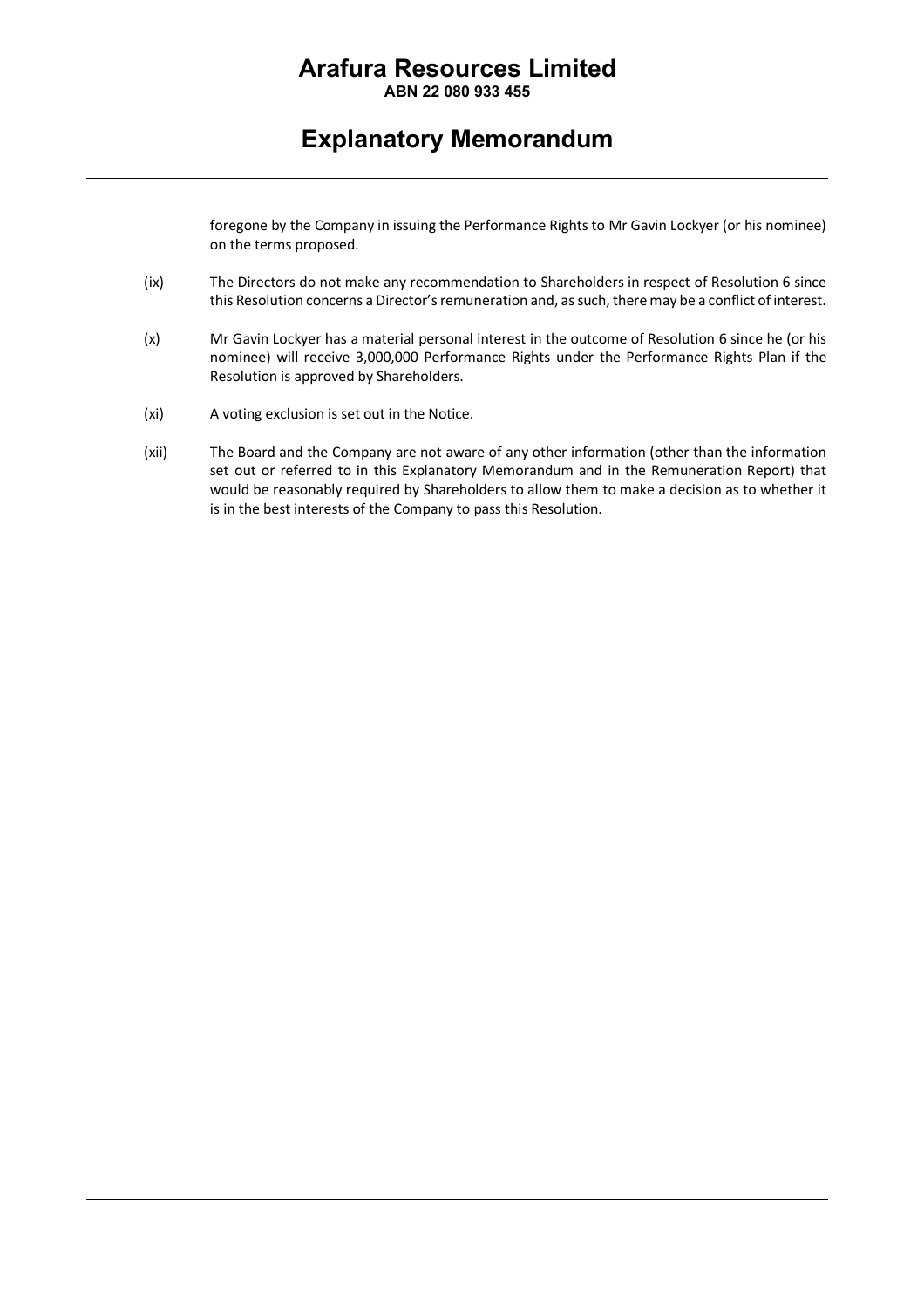**ABN 22 080 933 455**

### **Annexure A – Definitions**

The meanings of capitalised terms used in this Notice of Meeting and Explanatory Memorandum are set out below:

**2017 Option Plan** has the meaning given in the Explanatory Memorandum under the heading 'Background to Resolutions 5 and 6'..

**AGM** or **Meeting** means the Company's annual general meeting to be held on 22 November 2018 at 9 a.m. WST.

**ASIC** means the Australian Securities and Investments Commission.

**Associate** has the meaning given to the term "associate" in Chapter 19 of the Listing Rules.

**Associated Bodies Corporate** means:

- (a) a body corporate that is a related body corporate of the Company;
- (b) a body corporate that has Voting Power in the Company of not less than 20%; or
- (c) a body corporate in which the Company has Voting Power of not less than 20%.

**ASX** means the ASX Limited or the Australian Securities Exchange operated by ASX Limited, as the context requires.

**Board** means the board of Directors.

**Casual Employee** means an individual who is, or might reasonably be expected to be, engaged to work the number of hours that are the pro rata equivalent of 40% or more of a comparable full-time position with a member of the Group.

**Closely Related Parties ("CRP")** of a KMP means; spouse or child of the KMP, a child of the KMP's spouse, a dependent of the KMP or KMP's spouse, anyone else who is a member of the KMP's family and may be expected to influence the KMP or be influenced by the KMP, in the KMP's dealing with the Company, a company the KMP controls or a person prescribed by the Corporations Regulations.

**Company** or **Arafura** means Arafura Resources Limited ABN 22 080 933 455.

#### **Contractor** means:

- (a) an individual with whom a member of the Group has entered into a contract for the provision of services under which the individual performs work for that member of the Group; or
- (b) a company with whom a member of the Group has entered into a contract for the provision of services under which an individual, who is a director of the company or their spouse, performs work for that member of the Group,

where the individual who performs the work under or in relation to the contract is, or might reasonably be expected to be, engaged to work the number of hours that are the pro rata equivalent of 40% or more of a comparable fulltime position with the member of the Group.

**Corporations Act** means the *Corporations Act 2001* (Cth).

**Director** means a Director of the Company.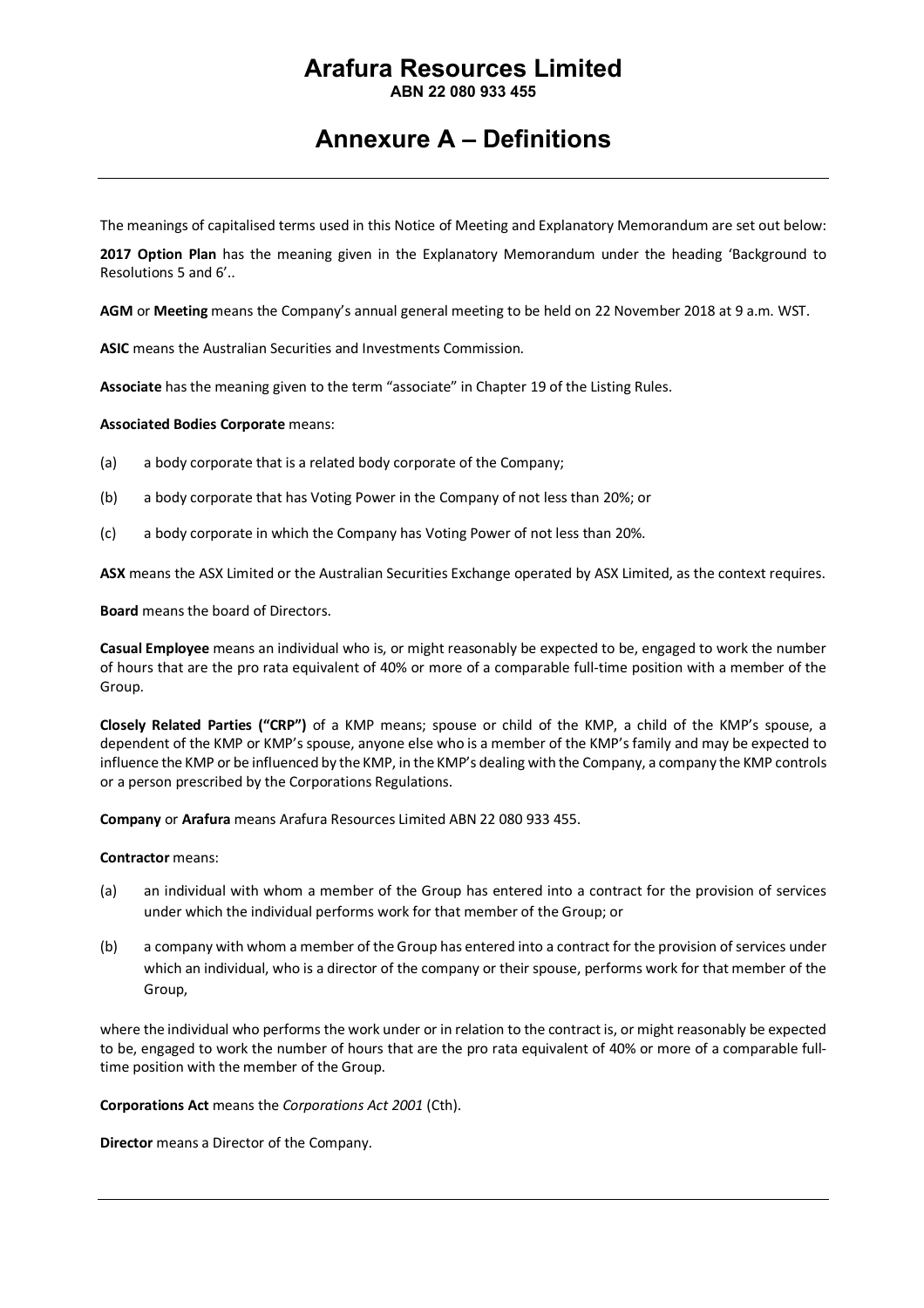**ABN 22 080 933 455**

### **Annexure A – Definitions**

**Eligible Executive** means an Executive nominated by the Board and whom the Board determines in its absolute discretion is to participate in the 2017 Option Plan or the Performance Rights Plan (as applicable) and who has not given or been given a notice of termination of employment.

**Equity Security** has the meaning given in the Listing Rules.

**Explanatory Memorandum** means the explanatory memorandum to the Notice.

**Executive** means a person who is at the time of an offer under the 2017 Option Plan or the Performance Rights Plan (as applicable):

- (a) a full or part-time employee (including an executive Director);
- (b) a non-executive Director;
- (c) a Contractor;
- (d) a Casual Employee; or
- (e) a Prospective Participant,
- (f) of a member of the Group.

**Group** means the Company and its Associated Bodies Corporate.

**Key Management Personnel ("KMP")** has the meaning given under the *Accounting Standards*, namely 'key management personnel' are those persons having authority and responsibility for planning, directing and controlling the activities of the Company, directly or indirectly and includes any Director (whether executive or otherwise) of the Company.

**Listing Rules** means the Listing Rules of ASX.

**Nominee** means: nominee of an Eligible Executive that is one of the following:

- (a) an immediate family member of the Eligible Executive;
- (b) a company whose members comprise no persons other than the Eligible Executive or immediate family members of the Eligible Executive; or
- (c) a corporate trustee of a self-managed superannuation fund (within the meaning of the *Superannuation*  Industry *(Supervision) Act 1993* (Cth)) where the Eligible Executive is a director of the trustee.

**Notice** or **Notice of Annual General Meeting** means this Notice of Annual General Meeting.

**Option** means an unlisted option to acquire a Share.

**Participant** means an Eligible Executive who is deemed to have accepted an offer under the 2017 Option Plan or the Performance Rights Plan (as applicable) and to whom an Option or Right is (or is to be) issued under either plan, or its Nominee (as the context requires).

**Performance Rights** or **Rights** means rights which carry the entitlement to be issued Shares on satisfaction of performance conditions determined by the Board.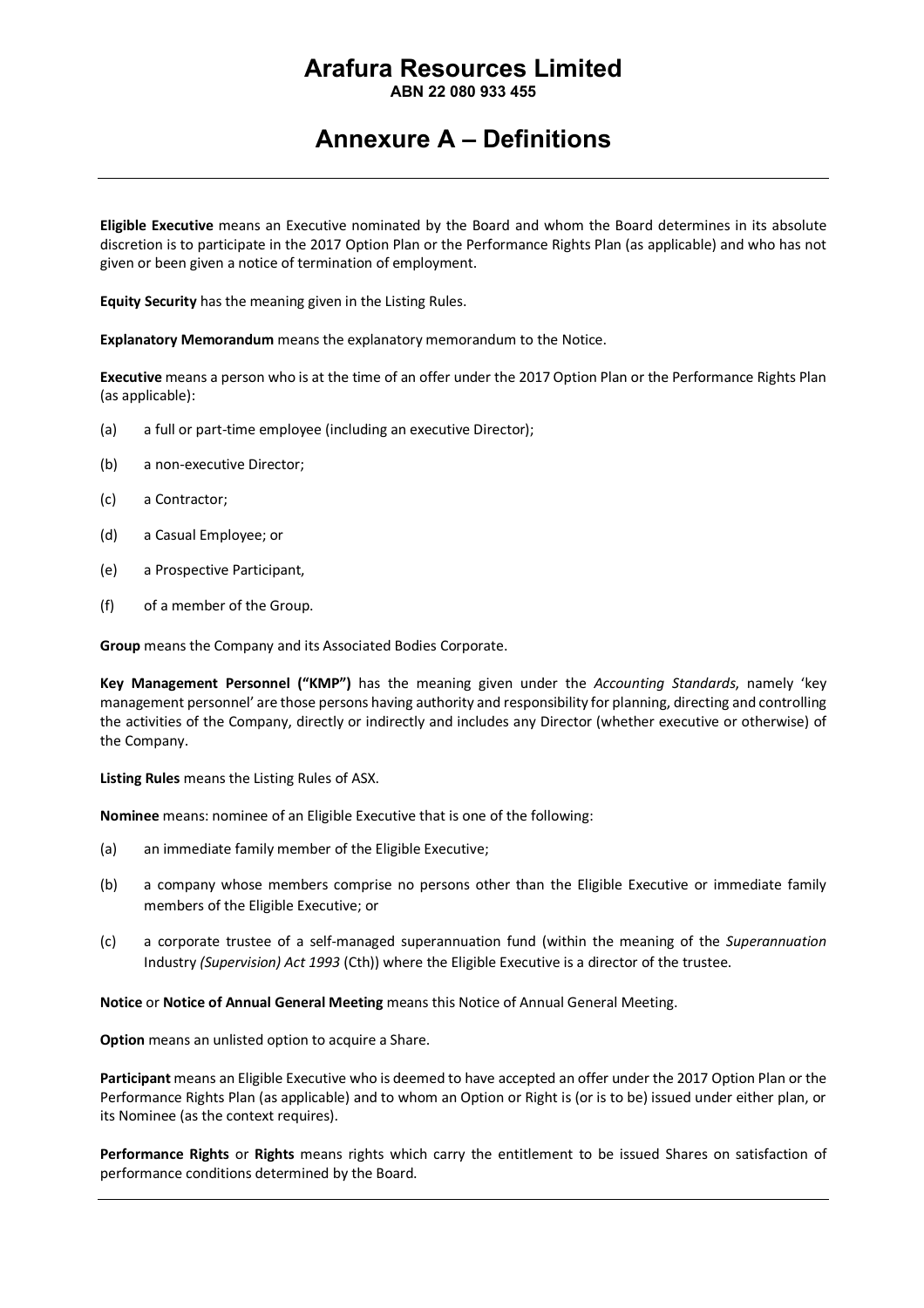**ABN 22 080 933 455**

### **Annexure A – Definitions**

**Performance Rights Plan** has the meaning given in the Explanatory Memorandum under the heading 'Background to Resolutions 5 and 6'.

**Prospective Participant** means a person to whom an offer is made under the 2017 Option Plan or the Performance Rights Plan (as applicable) but who can only accept that offer if an arrangement has been entered into that will result in the person becoming covered by one of paragraphs (a) to (d) of the definition of Executive.

**Proxy Form** means the proxy form attached to the Notice.

**Remuneration Report** means the report commencing on page 25 of the Company's 2018 Annual Report which was released to the market on 19 September 2018.

**Retirement** in relation to a Participant means the retirement by the Participant from employment or engagement by any member of the Group.

**Resolution** means a resolution contained in the Notice.

**Share** means a fully paid ordinary share in the capital of the Company.

**Shareholder** means a shareholder of the Company

**Total and Permanent Disablement** means in relation to a Participant means that the Participant has, in the opinion of the Board, after considering such medical and other evidence as it sees fit, become incapacitated to such an extent as to render the Participant unlikely ever to engage in any occupation for which he or she is reasonably qualified by education, training or experience.

**WST** means Western Australian Standard Time.

**Voting Power** has the meaning given in section 610 of the Corporations Act.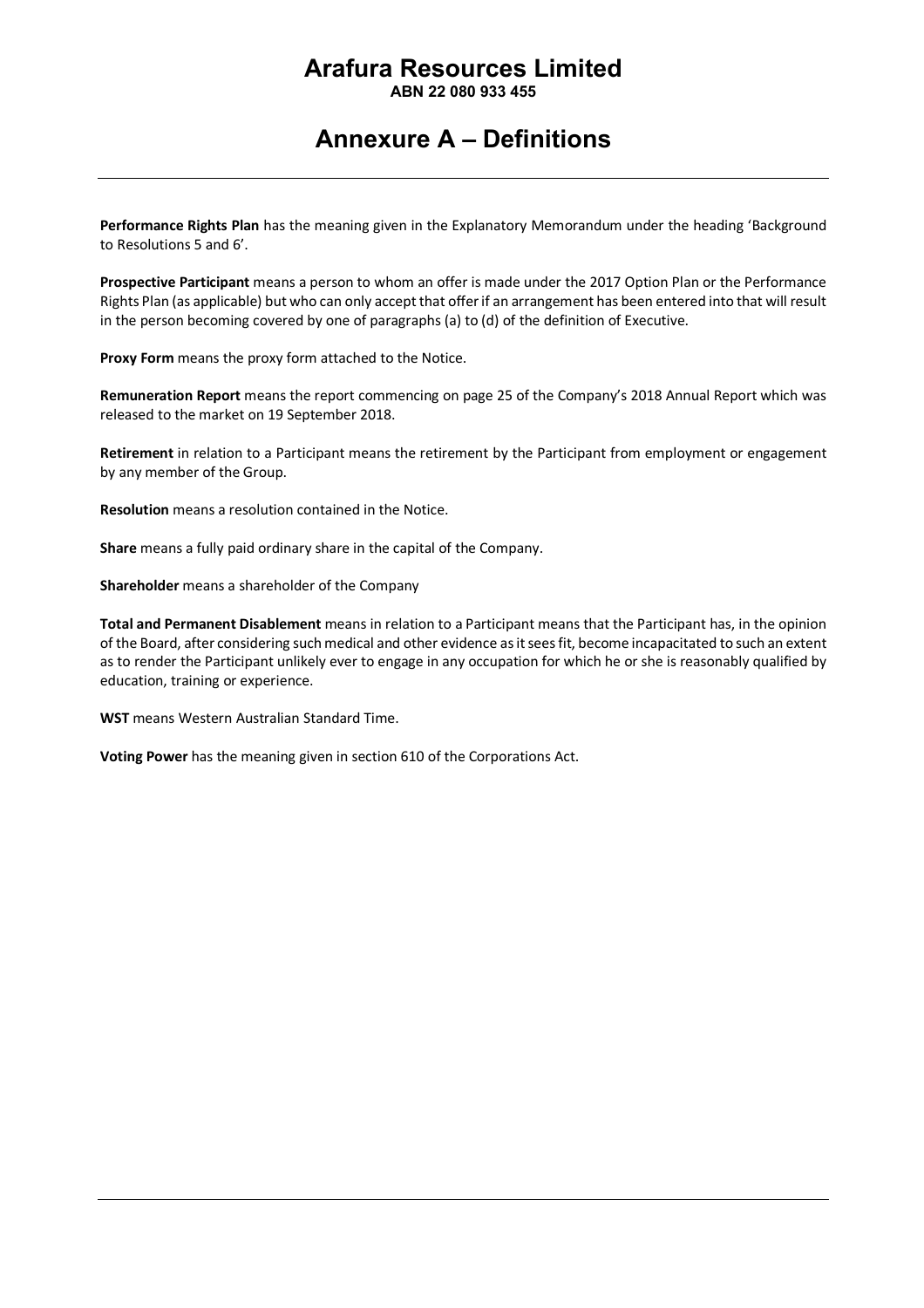**ABN 22 080 933 455**

### **Annexure B- Summary of Employee Option Plan**

In this Annexure B, references to "Plan" mean references to the 2017 Option Plan.

The key terms of the Plan are as follows:

- (a) The Board may offer Options to Eligible Executives in the form of an "Offer Document".
- (b) The Board may offer Options to Eligible Executives having regard to the seniority of the Eligible Executive and the position the Eligible Executive occupies in the Group, each Eligible Executive's length of service with the Group, the record of employment of the Eligible Executive with the Group, the contribution the Eligible Executive has made to the Group, the potential contribution of the Eligible Executive to the Group and any other matters which the Board considers relevant.
- (c) No issue price is payable for the Options and the Offer Document will set out (among other things) the number of Options offered, the exercise price for an Option, the date the Options will expire and any other information required by law or the Listing Rules or considered by the Board to be relevant.
- (d) Upon receipt of an offer, an Eligible Executive may, by notice in writing to the Board, nominate a Nominee in whose favour the Eligible Executive wishes to renounce the offer. The Board may, in its discretion, resolve not to allow a renunciation of an offer in favour of a Nominee without giving any reason for that decision.
- (e) Each Option will entitle a Participant to subscribe for and be issued one Share at the exercise price set out in the offer.
- (f) Options may not be transferred.
- (g) Options will not be quoted on ASX.
- (h) Any Shares issued on exercise of Options will rank equally with all existing Shares on issue.
- (i) the Board may determine (at any time) that some or all Options are or will become exercisable immediately if:
	- (1) a takeover bid (as defined in the Corporations Act) is made in respect of Shares and both the bidder obtains Voting Power in the Company of 50% or more and the takeover offers are made or declared unconditional (other than for the happening of the events or circumstances set out in section 652C(l) and (2) of the Corporations Act or the condition set out in section 625(3) of the Corporations Act); or
	- (2) a transaction by way of compromise or arrangement under Part 5.1 of the Corporations Act is approved by the requisite majorities of members of the Company at a meeting convened in accordance with the order of a court under section 411(1) of the Corporations Act; or
	- (3) an event or transaction by which an entity becomes or is to become the registered holder of more than 50% of the total issued Shares is approved or accepted by a majority of members of the Company.
- (j) An Option not exercised will lapse on the first to occur of:
	- (1) the expiry date of the Option as set out in the Offer Document;
	- (2) the expiry of 30 days, or any longer period which the Board determines, after the Participant ceases to be employed or engaged by any member of the Group for any reason, including death, Total and Permanent Disablement or Retirement; and
	- (3) a determination of the Board that the Participant has acted fraudulently, dishonestly or in breach of the Participant's obligations to the Company or any member of the Group and that the Option is to be forfeited.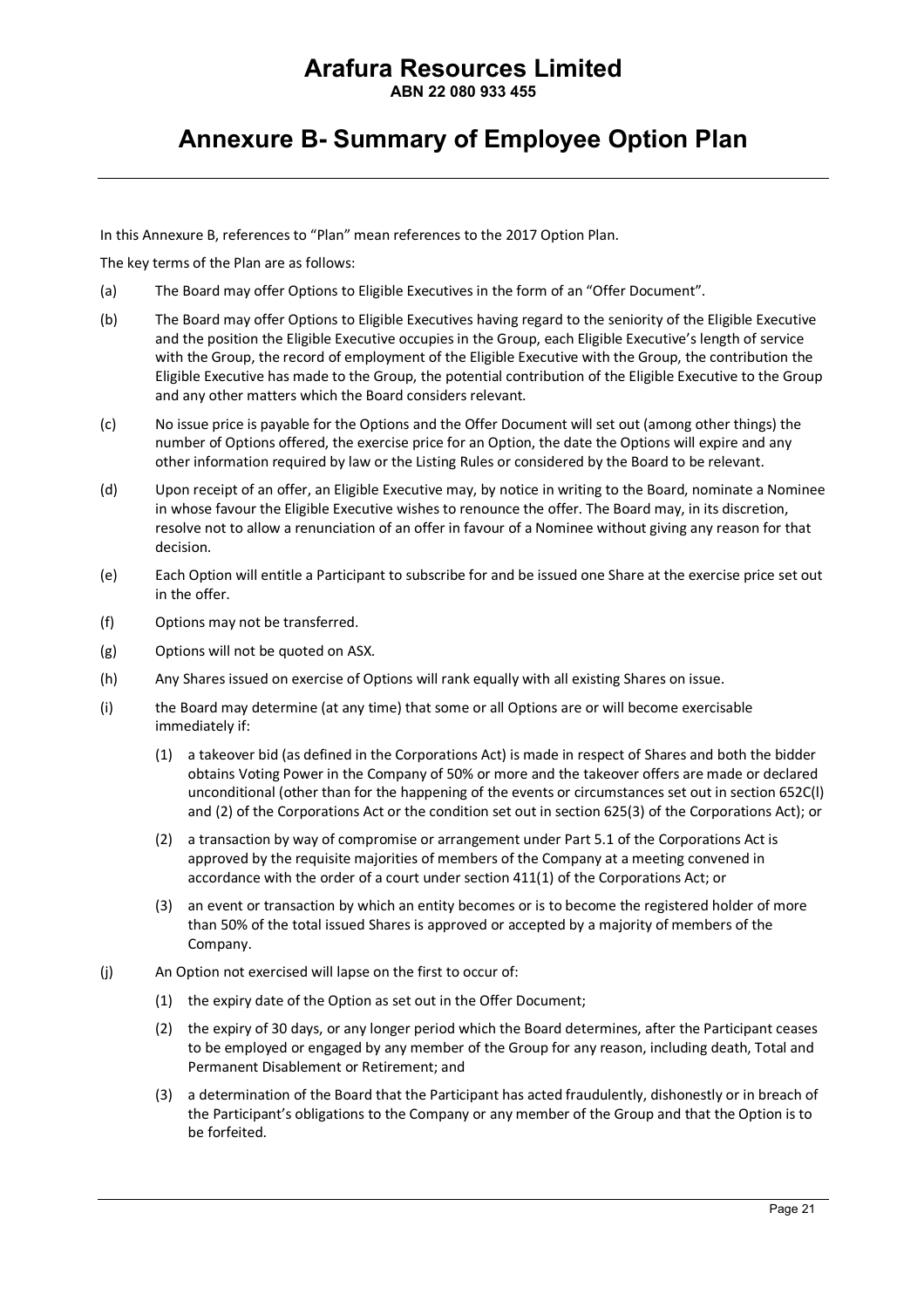**ABN 22 080 933 455**

### **Annexure B- Summary of Employee Option Plan**

- (k) The Board may, in its sole discretion, before an Option expires, determine that an Option will not lapse under the circumstances set out in paragraph (j) above if the Participant has ceased to be employed by any member of the Group as a result of:
	- (1) Total and Permanent Disablement, ill health, death, economic necessity or any other factor not attributable to the conduct or performance of that person; or
	- (2) Retirement under circumstances that are not related to the conduct or performance of that person,

in which case the Option will, subject to the Plan, remain exercisable by the Participant (or, where applicable, the Participant's executor, administrator or legal personal representative) until the date determined by the Board or until the Option otherwise lapses in accordance with the Plan.

- (l) The Board may stipulate in an Offer Document (or elsewhere) that Options may only be exercised if the Company (or a business division) achieves stipulated performance hurdles.
- (m) If, when making an offer of Options under the Plan, the Company does so in reliance on ASIC Class Order [CO 14/1000], it must, at the time of making the offer, have reasonable grounds to believe that the number of Shares that have been, or may be, issued in any of the circumstances covered by the following paragraphs will not exceed 5% of the total number of Shares:
	- (1) Shares that may be issued under the offer or any other offer to be made under the Plan (to the extent offered in reliance on ASIC Class Order [CO 14/1000]);
	- (2) Shares issued or that may be issued as a result of offers made at any time during the previous three year period under:
	- (3) the Plan or any other Employee Incentive Scheme in reliance on ASIC Class Order [CO 14/1000] or its predecessors; or
	- (4) an ASIC exempt arrangement of a similar kind to an Employee Incentive Scheme.
- (n) Offers of Options made or Shares issued other than in reliance on ASIC Class Order [CO 14/1000] or its predecessors (such as offers received outside of Australia or under an exception in section 708 of the Corporations Act) will not be included in calculating the 5% limit.
- (o) A Participant may only participate in new issues of securities to shareholders if the Option has been exercised, if that is permitted by its terms, and the Shares have been issued in respect of the Option before the record date for determining entitlements to the issue. If required by the Listing Rules, the Company must give notice to Participants of any new issue before the record date for determining entitlements to the issue.
- (p) If the Company makes a bonus issue of Shares or other securities pro rata to shareholders (other than an issue in lieu of, or in satisfaction of, dividends or by way of dividend reinvestment) and no Shares have been issued in respect of an Option before the record date for determining entitlements to the bonus issue then the number of securities over which the Option is exercisable will be increased by the number of securities which the Option holder would have received if the Option had been exercised before the record date for the bonus issue.
- (q) If the Company makes an offer of Shares pro rata to all or substantially all shareholders (other than an issue in lieu of or in satisfaction of dividends or by way of dividend reinvestment) for a subscription price which is less than the market price (defined below as P) and no Shares have been issued in respect of an Option before the record date for determining entitlements to the rights issue then the exercise price per Share will be reduced according to the following formula:

$$
0^1 = 0 - \frac{E(P - (S + D))}{N + 1}
$$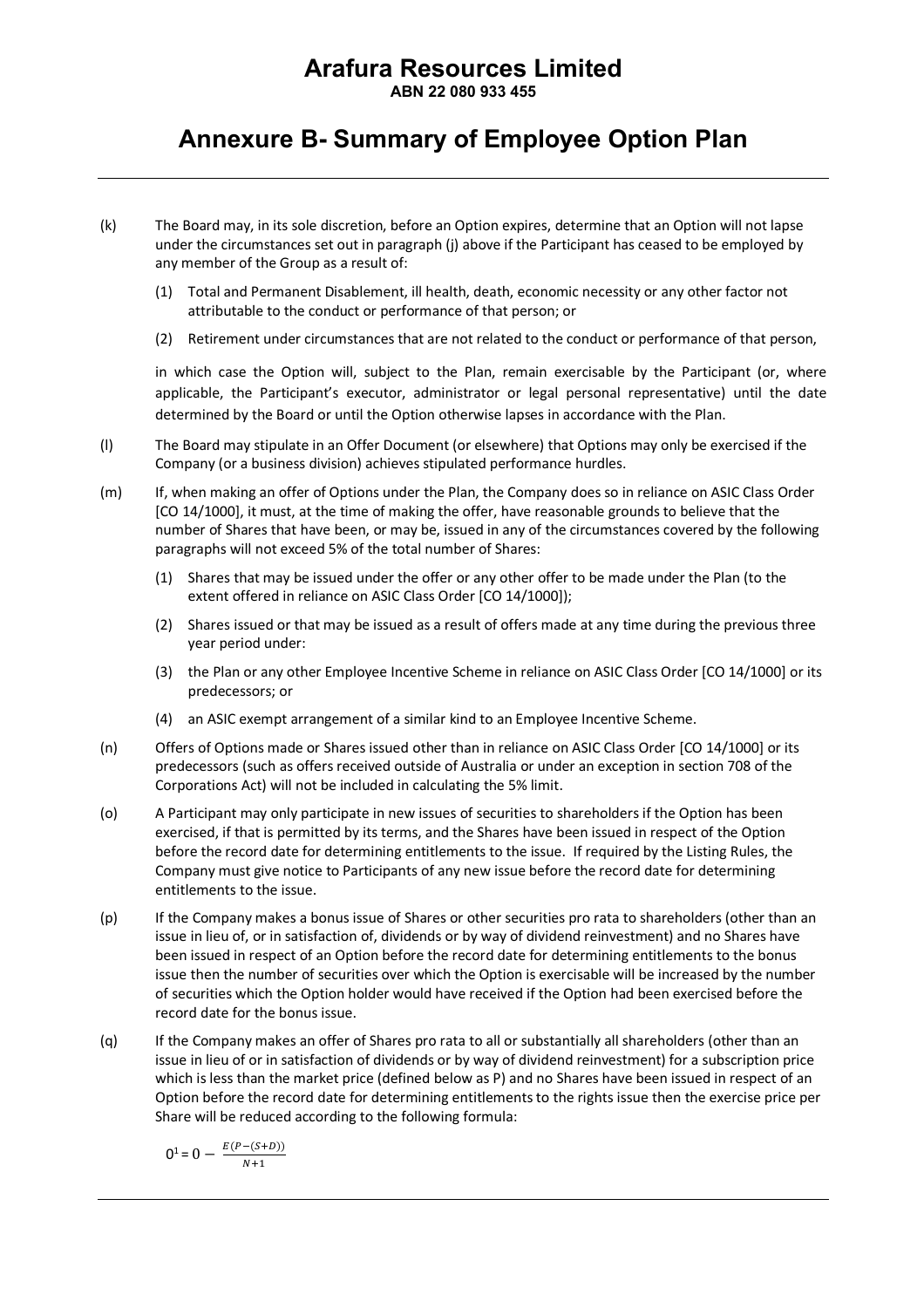**ABN 22 080 933 455**

### **Annexure B- Summary of Employee Option Plan**

where:

 $\mathbf{0}^1$  = the new exercise price of each Option;

*0* = the old exercise price of each Option;

 $E =$  the number of underlying securities into which one Option is exercisable;

*P* = the average market price of Shares (weighted by reference to volume) sold in the ordinary course of trading on the ASX during the five trading days before the ex rights date or ex entitlements date;

*S* = the subscription price (application money plus calls) for new Shares issued under the rights issue;

*D* = any dividends due but not yet paid on existing Shares (except those to be issued under the rights issue); and

*N* = the number of Shares required to be held to receive a right to one new Share.

The number of Shares which the Participant is entitled to subscribe for on exercise of the Option will not change.

- (r) In the event of any reorganisation of the capital of the Company, the rights of an Option holder will be changed to the extent necessary to comply with the Listing Rules applying to such reorganisation at the time of the reorganisation.
- (s) An Option carries no right to a dividend and no right to a vote.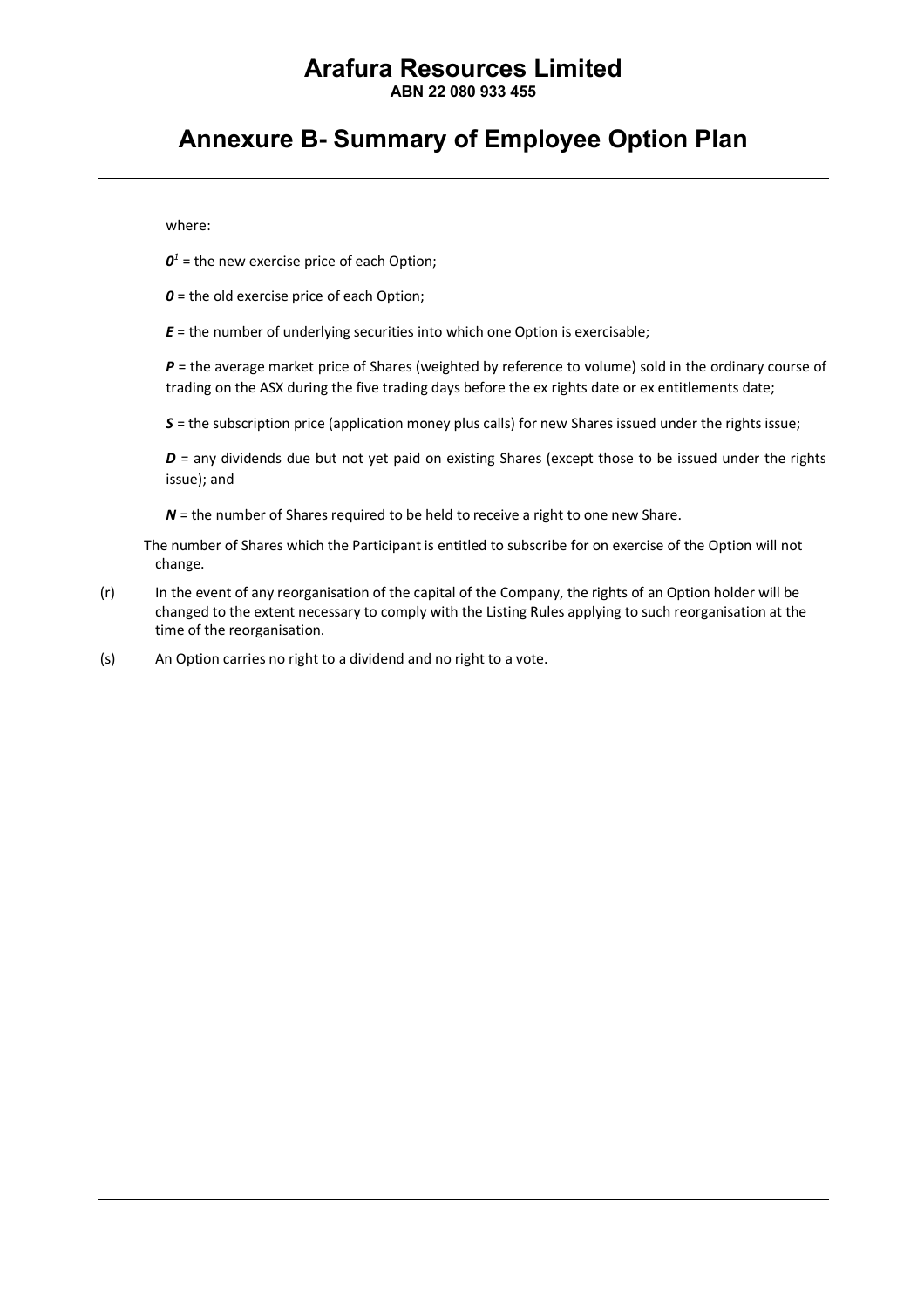**ABN 22 080 933 455**

### **Annexure C – Summary of Performance Rights Plan**

In this Annexure C, references to "Plan" mean references to the Performance Rights Plan.

The key terms of the Plan are as follows:

- (a) The Board may offer Rights to Eligible Executives in the form of an "Offer Document".
- (b) The Board may offer Rights to Eligible Executives having regard to the seniority of the Eligible Executive and the position the Eligible Executive occupies in the Group, each Eligible Executive's length of service with the Group, the record of employment of the Eligible Executive with the Group, the contribution the Eligible Executive has made to the Group, the potential contribution of the Eligible Executive to the Group and any other matters which the Board considers relevant.
- (c) No issue price is payable for the Rights.
- (d) No payment is required on vesting or exercise of a Right.
- (e) The Offer Document will set out (among other things) the number of Rights offered, the performance conditions that must be satisfied or circumstances which must exist before a Right vests, the period for satisfaction of a performance condition and any other information required by law or the Listing Rules or considered by the Board to be relevant.
- (f) Upon receipt of an offer, an Eligible Executive may, by notice in writing to the Board, nominate a Nominee in whose favour the Eligible Executive wishes to renounce the offer. The Board may, in its discretion, resolve not to allow a renunciation of an offer in favour of a Nominee without giving any reason for that decision.
- (g) Each Right which vests will entitle a Participant to be issued one Share.
- (h) Rights will be automatically exercised when the Rights vest.
- (i) Rights may not be transferred unless by force of law or upon death to the Participant's legal personal representative or upon bankruptcy to the Participant's trustee in bankruptcy.
- (j) Rights will not be quoted on ASX.
- (k) Any Shares issued on exercise of Rights will rank equally with all existing Shares on issue.
- (l) the Board may determine (at any time) that some or all Rights will vest early or will become exercisable immediately if:
	- (1) a takeover bid (as defined in the Corporations Act) is made in respect of Shares and both the bidder obtains Voting Power in the Company of 50% or more and the takeover offers are made or declared unconditional (other than for the happening of the events or circumstances set out in section 652C(l) and (2) of the Corporations Act or the condition set out in section 625(3) of the Corporations Act); or
	- (2) a transaction by way of compromise or arrangement under Part 5.1 of the Corporations Act is approved by the requisite majorities of members of the Company at a meeting convened in accordance with the order of a court under section 411(1) of the Corporations Act; or
	- (3) an event or transaction by which an entity becomes or is to become the registered holder of more than 50% of the total issued Shares is approved or accepted by a majority of members of the Company.
- (m) A Right not exercised will lapse on the first to occur of:
	- (1) the expiry date of the Right as set out in the Offer Document;
	- (2) the expiry of 30 days, or any longer period which the Board determines, after the Participant ceases to be employed or engaged by any member of the Group for any reason, including death, Total and Permanent Disablement or Retirement;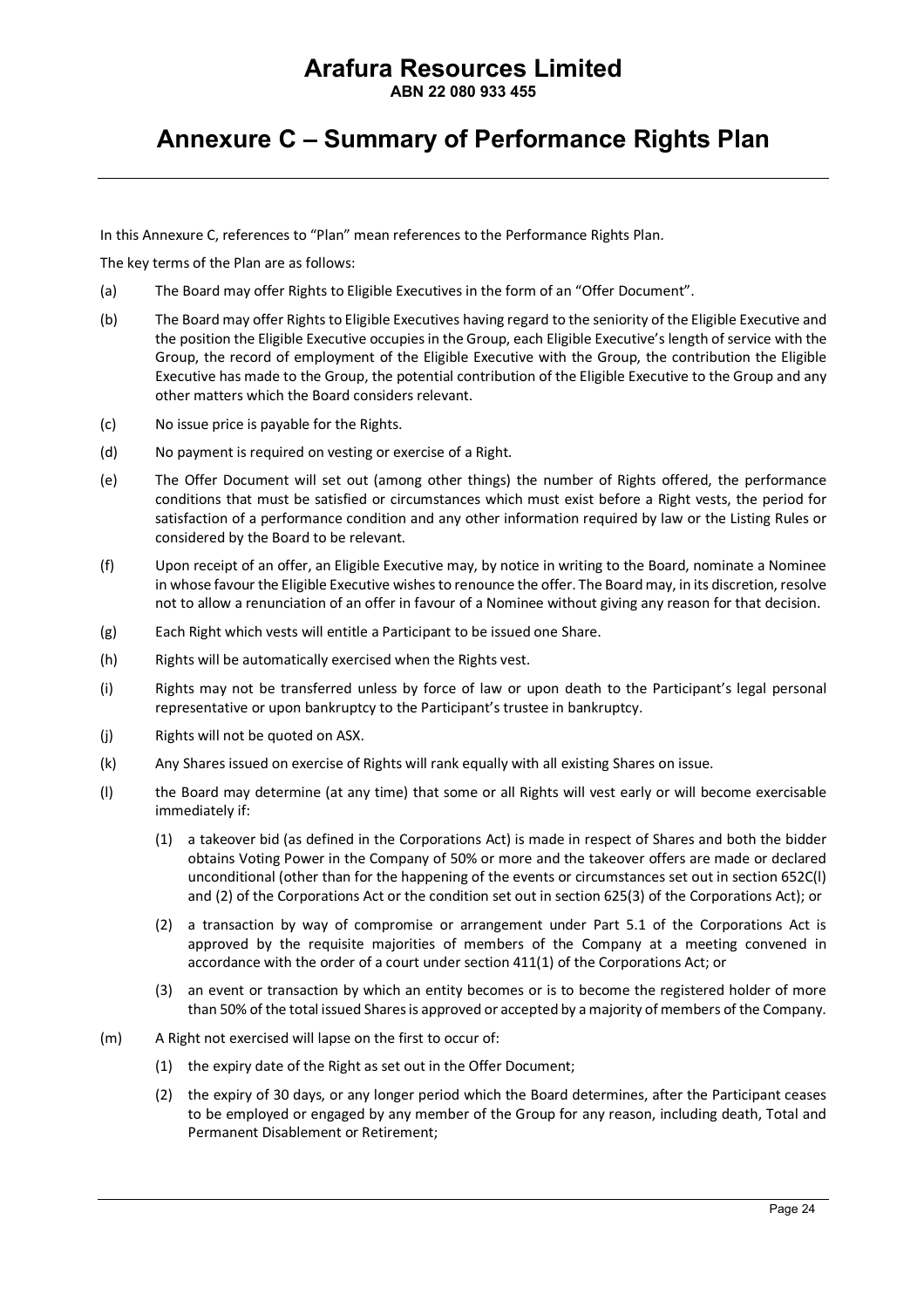- (3) a determination of the Board that the Participant has acted fraudulently, dishonestly or in breach of the Participant's obligations to the Company or any member of the Group and that the Option is to be forfeited; and
- (4) a determination of the Board that there has been a failure to meet any performance condition applicable to the Right within the required period.
- (n) The Board may, in its sole discretion, before a Right expires, determine that a Right will not lapse under the circumstances set out in paragraph (m) above if the Participant has ceased to be employed by any member of the Group as a result of:
	- (1) Total and Permanent Disablement, ill health, death, economic necessity or any other factor not attributable to the conduct or performance of that person; or
	- (2) Retirement under circumstances that are not related to the conduct or performance of that person,

in which case the Right will, subject to the Plan, remain exercisable by the Participant (or, where applicable, the Participant's executor, administrator or legal personal representative) until the date determined by the Board or until the Right otherwise lapses in accordance with the Plan.

- (o) If, when making an offer of Rights under the Plan, the Company does so in reliance on ASIC Class Order [CO 14/1000], it must, at the time of making the offer, have reasonable grounds to believe that the number of Shares that have been, or may be, issued in any of the circumstances covered by the following paragraphs will not exceed 5% of the total number of Shares:
	- (1) Shares that may be issued under the offer or any other offer to be made under the Plan (to the extent offered in reliance on ASIC Class Order [CO 14/1000]);
	- (2) Shares issued or that may be issued as a result of offers made at any time during the previous three year period under:
	- (3) the Plan or any other Employee Incentive Scheme in reliance on ASIC Class Order [CO 14/1000] or its predecessors; or
	- (4) an ASIC exempt arrangement of a similar kind to an Employee Incentive Scheme.
- (p) Offers of Rights made or Shares issued other than in reliance on ASIC Class Order [CO 14/1000] or its predecessors (such as offers received outside of Australia or under an exception in section 708 of the Corporations Act) will not be included in calculating the 5% limit.
- (q) Rights carry no right to a dividend and no right to a vote.
- (r) A Participant may only participate in new issues of securities to shareholders if the Right has vested and Shares have been registered in the name of the Participant before the record date for determining entitlements to the issue. If required by the Listing Rules, the Company must give notice to Participants of any new issue before the record date for determining entitlements to the issue.
- (s) In the event of any reorganisation of the capital of the Company, the rights of a Performance Right holder will be changed to the extent necessary to comply with the Listing Rules applying to such reorganisation at the time of the reorganisation.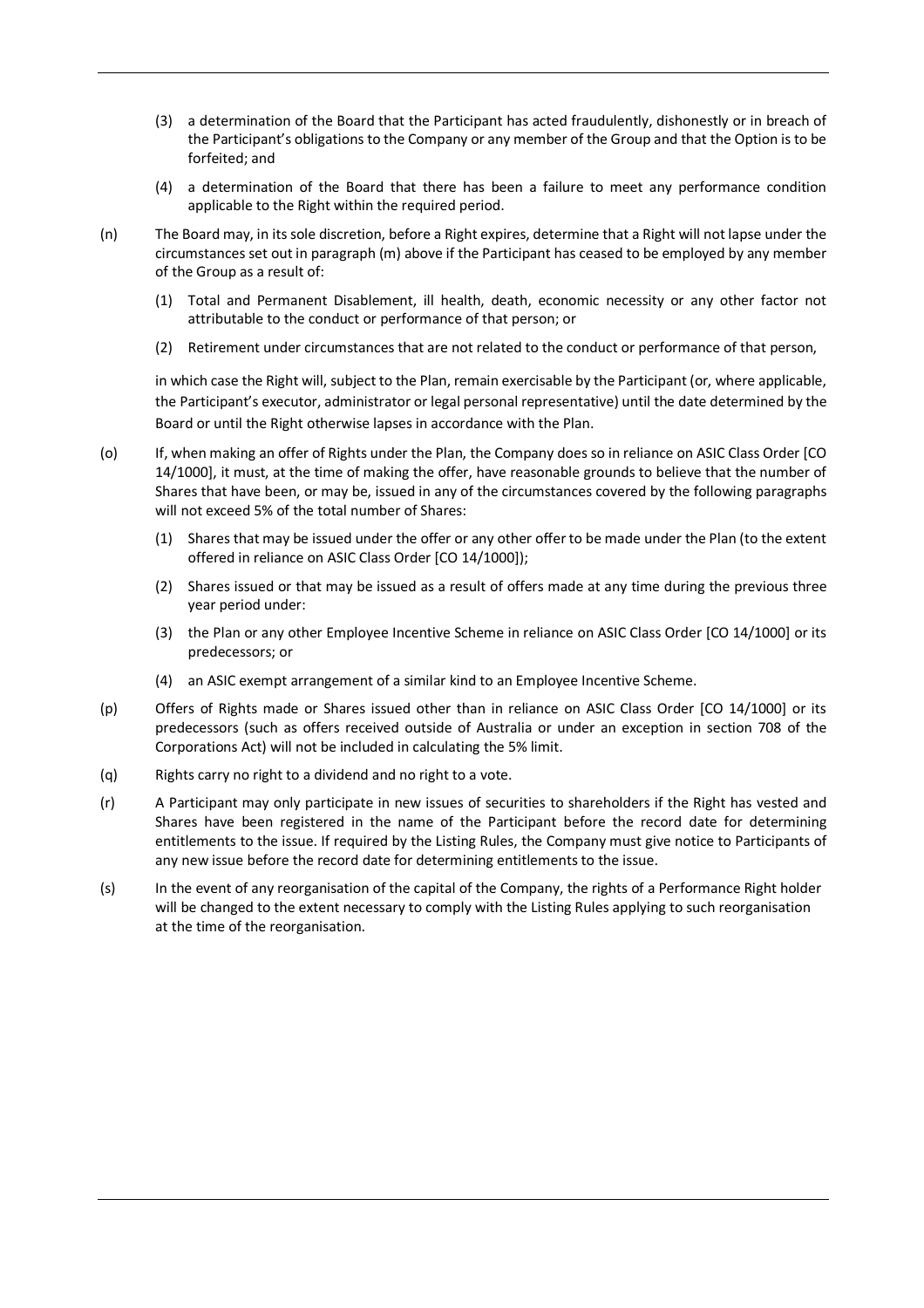**ABN 22 080 933 455**

### **Annexure D – Proxy Form Instructions**

#### **INSTRUCTIONS FOR APPOINTMENT OF PROXY**

- 1. A shareholder entitled to attend and vote is entitled to appoint no more than two proxies to attend and vote at this Annual General Meeting as the shareholder's proxy. A proxy need not be a shareholder of the Company.
- 2. Where more than one proxy is appointed, each proxy may be appointed to represent a specific proportion of the shareholder's voting rights. If such appointment is not made then each proxy may exercise half of the shareholder's voting rights. Fractions shall be disregarded.
- 3. The proxy form must be signed personally by the shareholder or his attorney, duly authorised in writing. If a proxy is given by a corporation, the proxy must be executed under either the common seal of the corporation or under the hand of an officer of the Company or its duly authorised attorney. In the case of joint shareholders, this proxy must be signed by at least one of the joint shareholders, personally or by a duly authorised attorney.
- 4. If a proxy is executed by an attorney of a shareholder, then the original of the relevant power of attorney or a certified copy of the relevant power of attorney, if it has not already been noted by the Company, must accompany the proxy form.
- 5. To be effective, forms to appoint proxies must be received by the Company no later than 48 hours before the time appointed for the holding of this Meeting, **that is by 9 a.m WST on 20 November 2018** by post, facsimile or hand delivery to the respective addresses stipulated in the proxy form.
- 6. If a person present at a general meeting represents personally or by proxy, attorney or representative more than one member, on a show of hands the person is entitled to one vote only even though he or she represents more than one member.
- 7. A joint holder may vote at a meeting either personally or by proxy, attorney or representative as if that person was the sole holder. If more than one joint holder tenders a vote in respect of the relevant shares, the vote of the holder named first in the register who tenders a vote, whether in person or by proxy, attorney or representative, must be accepted to the exclusion of the votes of the other joint holders.
- 8. Unless the proxy form provides differently, the proxy has the same rights to speak, demand a poll, join in demanding a poll or act generally at the meeting as the member would have had if the member was present.
- 9. Unless otherwise provided in the proxy form, an appointment will be taken to confer authority:
- (a) even though the instrument may refer to specific resolutions and may direct the proxy, attorney or representative how to vote on those resolutions, to do any of the following acts:
	- 1. to vote on any amendment moved to the proposed resolutions and on any motion that the proposed resolutions not be put or any similar motion;
	- 2. to vote on any procedural motion, including any motion to elect the chairperson, to vacate the chair or to adjourn the meeting; and
	- 3. to act generally at the meeting; and
- (b) even though the instrument may refer to a specific meeting to be held at a specified time or venue where the meeting is rescheduled or adjourned to another time or changed to another venue, to attend and vote at the re-scheduled or adjourned meeting or at the new venue.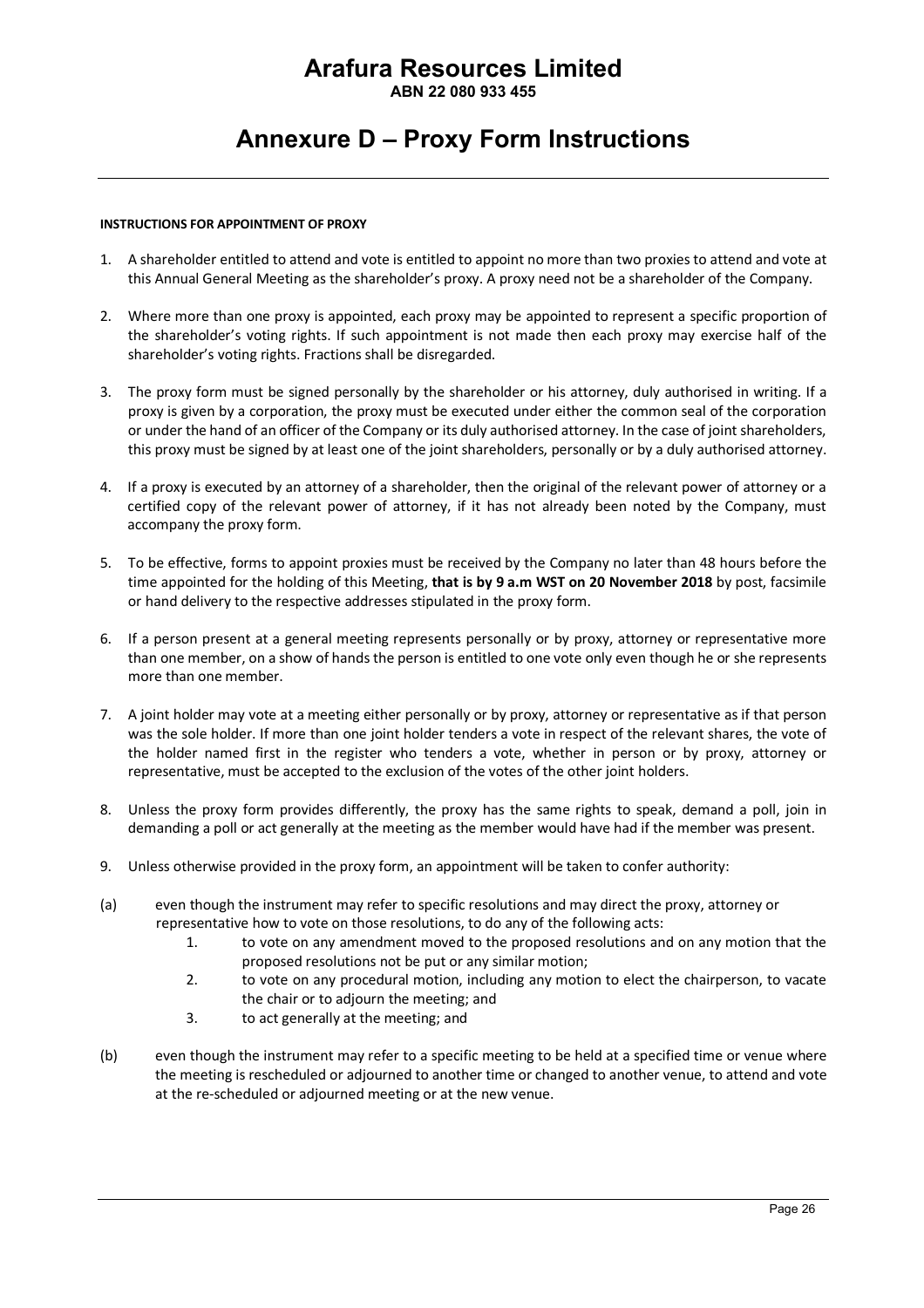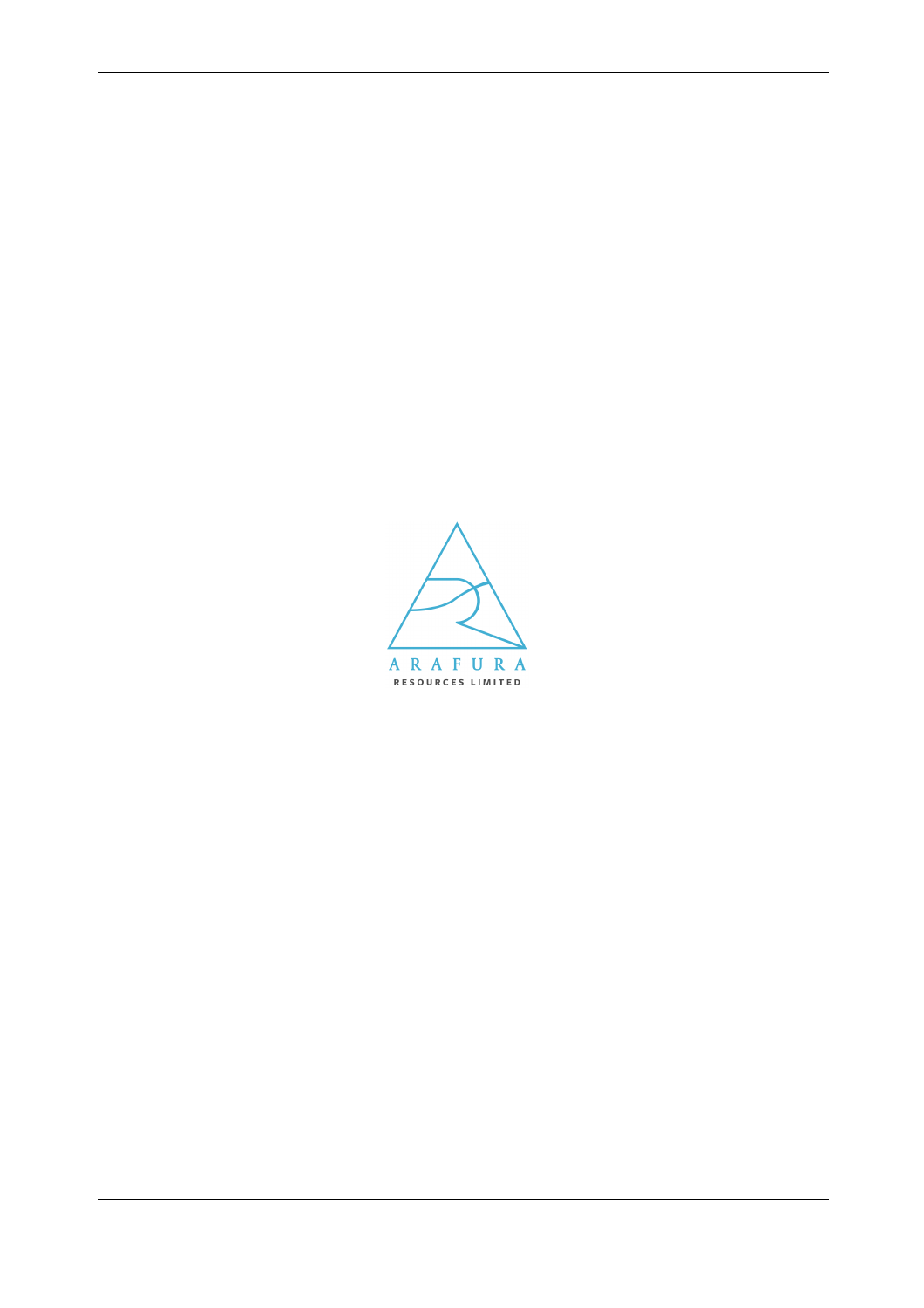

|  |                                                                                                         | <b>LODGE YOUR VOTE</b>                                                                                                                             |
|--|---------------------------------------------------------------------------------------------------------|----------------------------------------------------------------------------------------------------------------------------------------------------|
|  |                                                                                                         | <b>ONLINE</b><br>www.linkmarketservices.com.au                                                                                                     |
|  |                                                                                                         | <b>BY MAIL</b><br><b>Arafura Resources Limited</b><br>C/- Link Market Services Limited<br><b>Locked Bag A14</b><br>Sydney South NSW 1235 Australia |
|  |                                                                                                         | <b>BY FAX</b><br>+61 2 9287 0309                                                                                                                   |
|  |                                                                                                         | <b>RY HAND</b><br><b>Link Market Services Limited</b><br>1A Homebush Bay Drive, Rhodes NSW 2138                                                    |
|  | $\mathfrak{D}% _{T}=\mathfrak{D}_{T}\!\left( a,b\right) ,\ \mathfrak{D}_{T}=C_{T}\!\left( a,b\right) ,$ | <b>ALL ENQUIRIES TO</b><br>Telephone: +61 1300 554 474                                                                                             |
|  |                                                                                                         |                                                                                                                                                    |
|  |                                                                                                         |                                                                                                                                                    |

**X99999999999**

# PROXY FORM

I/We being a member(s) of Arafura Resources Limited and entitled to attend and vote hereby appoint:

### APPOINT A PROXY

the Chairman of the Meeting (mark box)

OR if you are NOT appointing the Chairman of the Meeting as your proxy, please write the name of the person or body corporate you are appointing as your proxy

or failing the person or body corporate named, or if no person or body corporate is named, the Chairman of the Meeting, as my/our proxy to act on my/our behalf (including to vote in accordance with the following directions act on my/our behalf (including to vote in accordance with the following directions or, if no directions have been given and to the extent permitted by the law, as the proxy sees fit) at the Annual General Meeting of the Company to be held at 9:00am (WST) on Thursday, 22 November 2018 at The Governance Institute of Australia Ltd, 8 Victoria Avenue, Perth, Western Australia, 6000 (the Meeting) and at any postponement or adjournment of the Meeting. **X99999999999**<br> **SAMPLE ACCONSTANT CONSTANT CONSTANT CONSTANT CONSTANT CONSTANT CONSTANT CONSTANT CONSTANT CONSTANT CONSTANT CONSTANT CONSTANT CONSTANT CONSTANT CONSTANT CONSTANT CONSTANT CONSTANT CONSTANT CONSTANT CONSTA** 

Important for Resolutions 1, 5 & 6: If the Chairman of the Meeting is your proxy, either by appointment or by default, and you have not indicated your voting intention below, you expressly authorise the Chairman of the Meeting to exercise the proxy in respect of Resolution 1, 5 & 6 even though the Resolutions are connected directly or indirectly with the remuneration of a member of the Company's Key Management Personnel (KMP).

The Chairman of the Meeting intends to vote undirected proxies in favour of each item of business.

### VOTING DIRECTIONS

STEP 3

STEP 2

Proxies will only be valid and accepted by the Company if they are signed and received no later than 48 hours before the Meeting. Please read the voting instructions overleaf before marking any boxes with an  $\boxtimes$ 

|   | <b>Resolutions</b>                                                                                                                                                                                                               | For Against Abstain*                                 | <b>Against Abstain*</b><br><b>For</b> |  |  |  |
|---|----------------------------------------------------------------------------------------------------------------------------------------------------------------------------------------------------------------------------------|------------------------------------------------------|---------------------------------------|--|--|--|
|   | <b>Remuneration Report</b>                                                                                                                                                                                                       | Issue of Options to Gavin Lockyer<br>5               |                                       |  |  |  |
| 3 | Re-election of Quangsheng Zhang<br>as Director<br>Re-election of Terry Grose as<br><b>Director</b>                                                                                                                               | Issue of Performance Rights to<br>6<br>Gavin Lockyer |                                       |  |  |  |
|   | <b>Election of Mark Southey</b><br>as Director                                                                                                                                                                                   |                                                      |                                       |  |  |  |
|   | * If you mark the Abstain box for a particular Item, you are directing your proxy not to vote on your behalf on a show of hands or on a poll and your<br>votes will not be counted in computing the required majority on a poll. |                                                      |                                       |  |  |  |
|   | SIGNATURE OF SHAREHOLDERS - THIS MUST BE COMPLETED                                                                                                                                                                               |                                                      |                                       |  |  |  |
|   | Shareholder 1 (Individual)                                                                                                                                                                                                       | Joint Shareholder 2 (Individual)                     | Joint Shareholder 3 (Individual)      |  |  |  |
|   | Sole Director and Sole Company Secretary                                                                                                                                                                                         | Director/Company Secretary (Delete one)              | <b>Director</b>                       |  |  |  |
|   | This form should be signed by the shareholder. If a joint holding, either shareholder may sign. If signed by the shareholder's attorney, the                                                                                     |                                                      |                                       |  |  |  |

power of attorney must have been previously noted by the registry or a certified copy attached to this form. If executed by a company, the form must be executed in accordance with the company's constitution and the *Corporations Act 2001* (Cth).

**ARU PRX1801C**

FARU PRINSIPAL PRINSIPAL PRINSIPAL PRINSIPAL PRINSIPAL PRINSIPAL PRINSIPAL PRINSIPAL PRINSIPAL PRINSIPAL PRINSIPAL PRINSIPAL PRINSIPAL PRINSIPAL PRINSIPAL PRINSIPAL PRINSIPAL PRINSIPAL PRINSIPAL PRINSIPAL PRINSIPAL PRINSIP